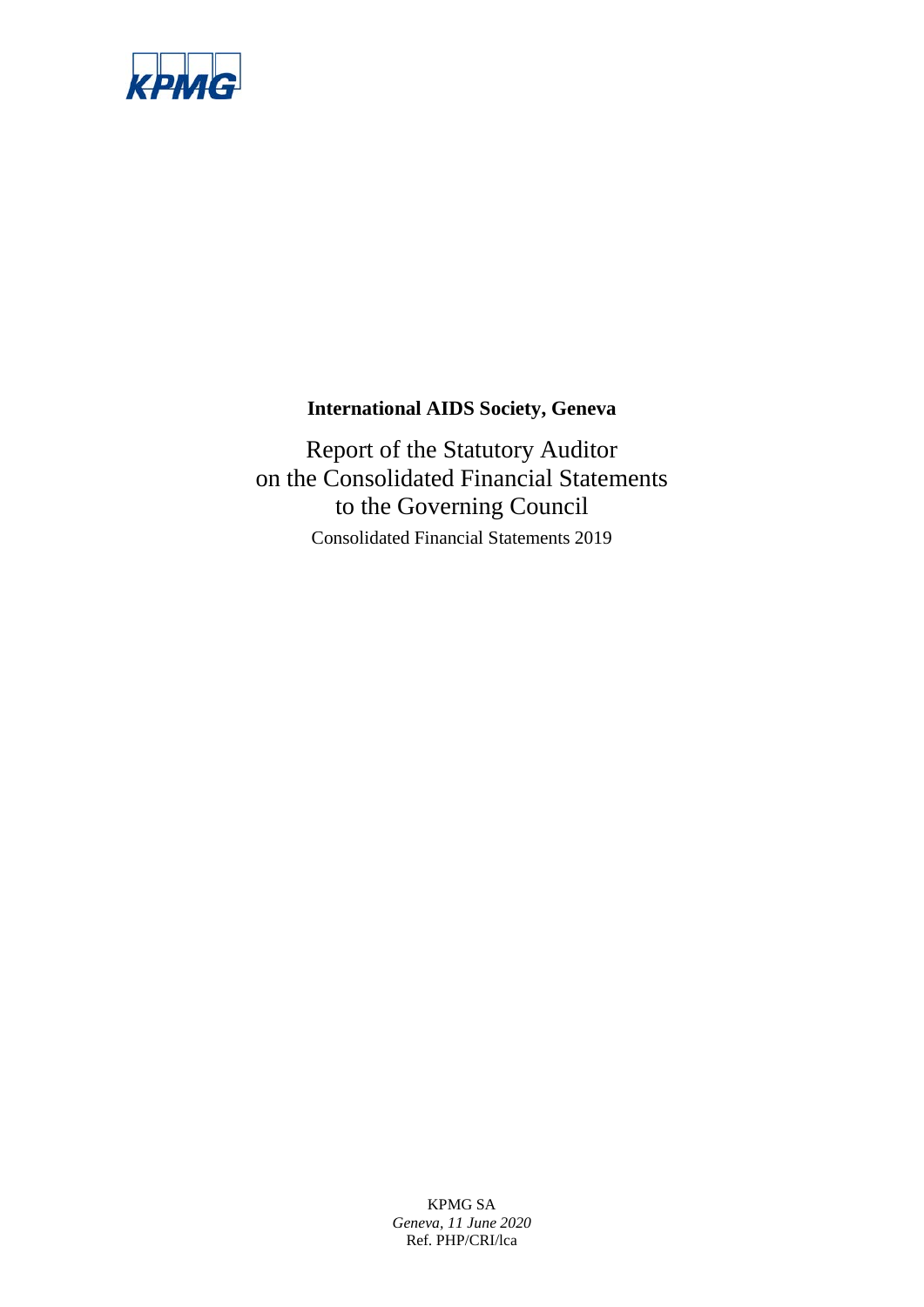

**KPMG SA Audit Western Switzerland** Esplanade de Pont-Rouge 6 PO Box 1571 T +41 58 249 25 15<br>CH-1212 Grand-Lancy CH-1211 Geneva 26 E infogeneva@kpm

E infogeneva@kpmg.com

Report of the Statutory Auditor to the Governing Council of

## **International AIDS Society, Geneva**

As auditor, we have been engaged to audit the accompanying consolidated financial statements of International AIDS Society, which comprise the consolidated statement of financial activities, consolidated statement of financial position, cash flow statement, statement of changes in capital and funds and notes for the year ended 31 December 2019.

### *Management's Responsibility*

The Management is responsible for the preparation of the consolidated financial statements in accordance with Swiss GAAP RPC. This responsibility includes designing, implementing and maintaining an internal control system relevant to the preparation of consolidated financial statements that are free from material misstatement, whether due to fraud or error. The Management is further responsible for selecting and applying appropriate accounting policies and making accounting estimates that are reasonable in the circumstances.

#### *Auditor's Responsibility*

Our responsibility is to express an opinion on these consolidated financial statements based on our audit. We conducted our audit in accordance with Swiss Auditing Standards. Those standards require that we comply with ethical requirements and plan and perform the audit to obtain reasonable assurance whether the consolidated financial statements are free from material misstatement.

An audit involves performing procedures to obtain audit evidence about the amounts and disclosures in the consolidated financial statements. The procedures selected depend on the auditor's judgment, including the assessment of the risks of material misstatement of the consolidated financial statements, whether due to fraud or error. In making those risk assessments, the auditor considers the internal control system relevant to the entity's preparation of the consolidated financial statements in order to design audit procedures that are appropriate in the circumstances, but not for the purpose of expressing an opinion on the effectiveness of the entity's internal control system. An audit also includes evaluating the appropriateness of the accounting policies used and the reasonableness of accounting estimates made, as well as evaluating the overall presentation of the consolidated financial statements. We believe that the audit evidence we have obtained is sufficient and appropriate to provide a basis for our audit opinion.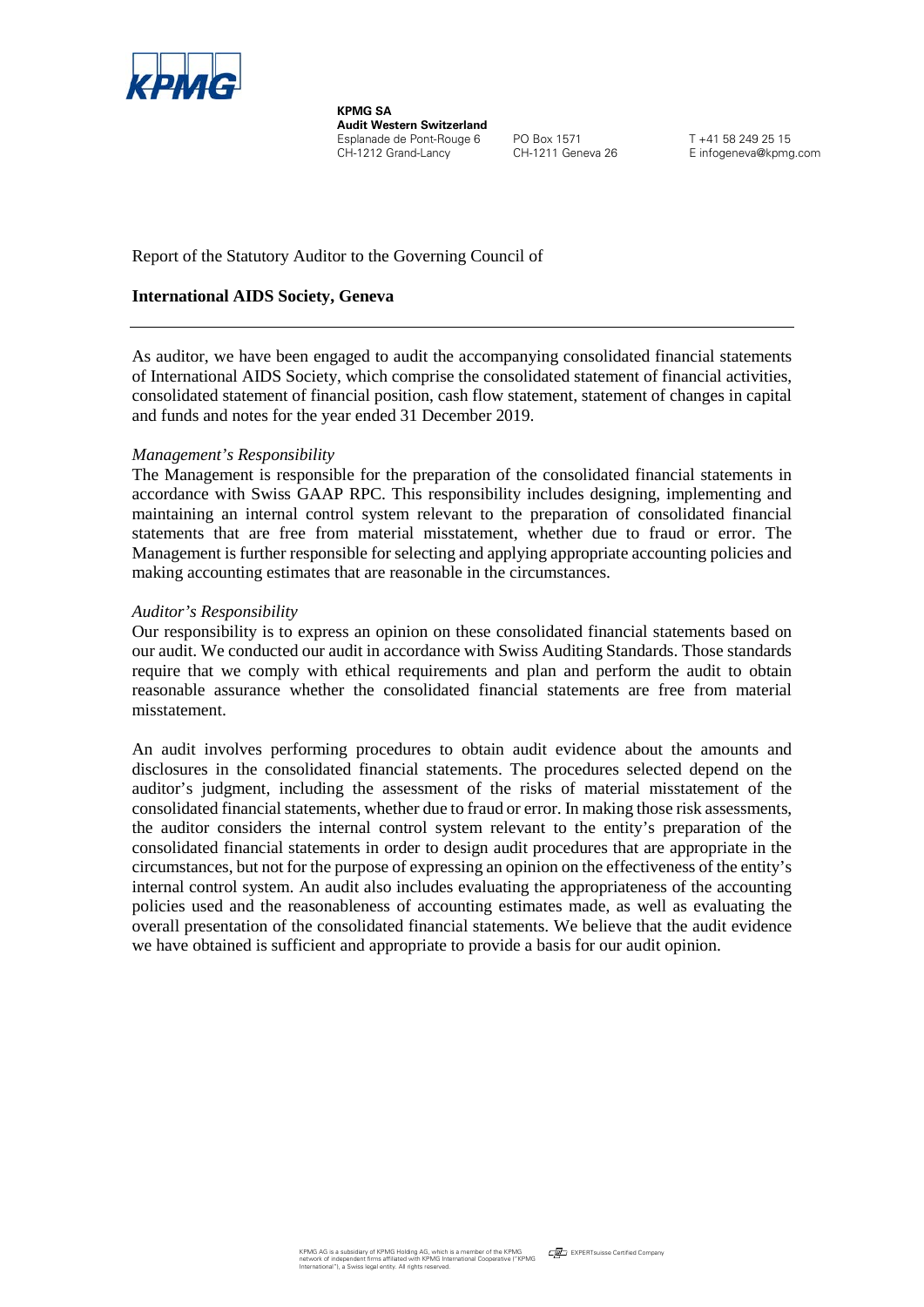

*International AIDS Society, Geneva Report of the Statutory Auditor on the Consolidated Financial Statements to the Governing Council* 

## *Opinion*

In our opinion, the consolidated financial statements for the year ended 31 December 2019 give a true and fair view of the financial position, the results of operations and the cash flows in accordance with Swiss GAAP FER.

KPMG SA

Pierre-Henri Pingeon Cédric Rigoli *Auditor in Charge*

*Licensed Audit Expert Licensed Audit Expert*

Geneva, 11 June 2020

*Enclosure:*

- Consolidated financial statements (consolidated statement of financial activities, consolidated statement of financial position, cash flow statement, statement of changes in capital and funds and notes)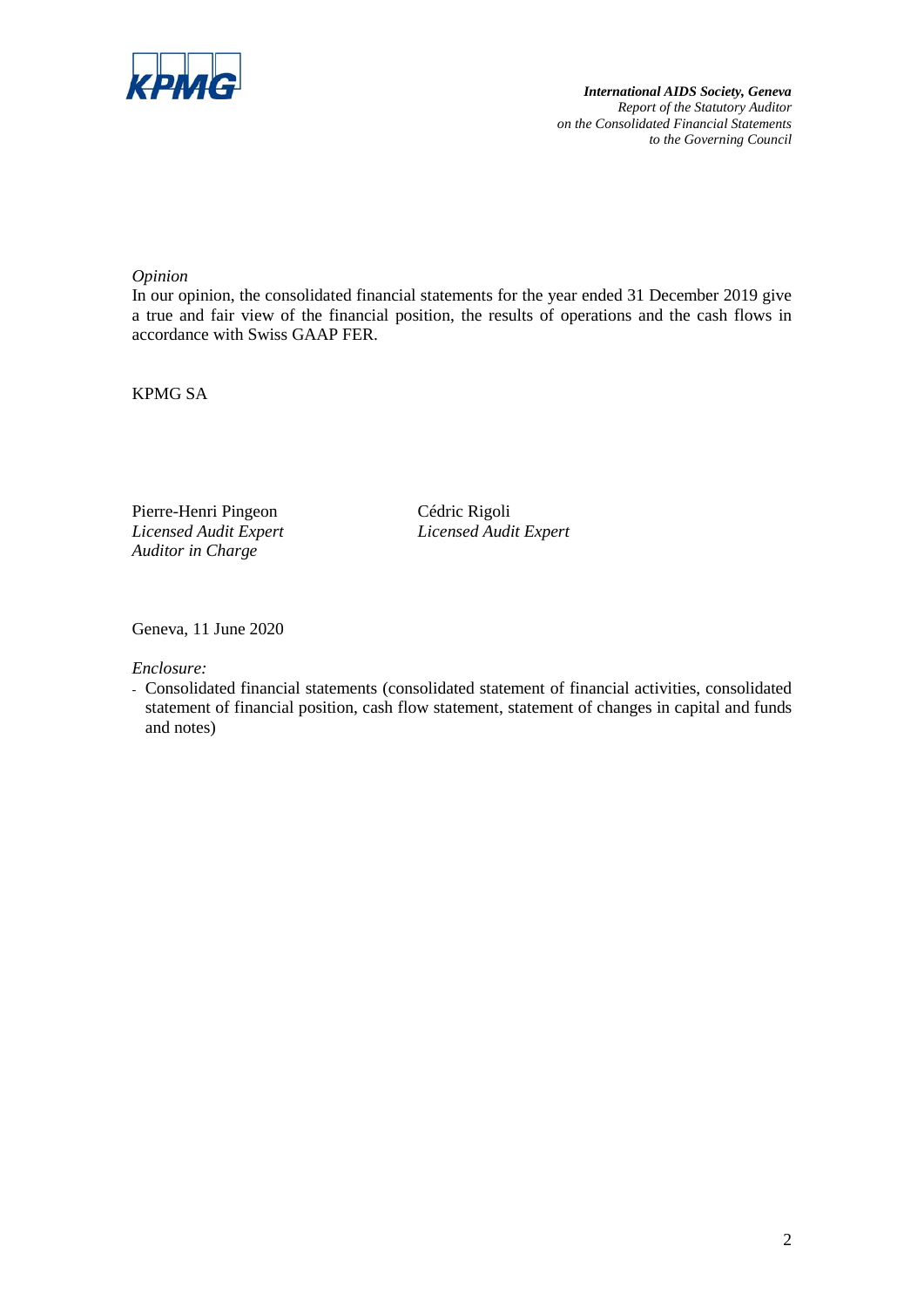# **CONSOLIDATED STATEMENT OF FINANCIAL ACTIVITIES**

| figures in USD                               | <b>Notes</b> | 2019         |
|----------------------------------------------|--------------|--------------|
|                                              |              |              |
| Membership fees                              |              | 426,223      |
| Income from conferences                      | 4            | 4,679,218    |
| Governments and public organizations         | 5            | 1,645,652    |
| Foundation grants                            | 6            | 2,259,675    |
| Corporate grants and sponsorship             | 7            | 4,729,991    |
| Other income                                 | 8            | 460,956      |
| <b>Income</b>                                |              | 14,201,715   |
| of which is restricted                       |              | 8,635,318    |
|                                              |              |              |
| Conference(s) of the year                    | 25           | 5,825,500    |
| Other conference(s)                          | 25           | 3,121,049    |
| HIV programmes                               | 25           | 6,137,631    |
| Governance, management, administration       | 25           | 1,468,686    |
| <b>Operating expenditure</b>                 |              | 16,552,866   |
| <b>Operating result</b>                      |              | $-2,351,151$ |
|                                              |              |              |
| <b>Financial result</b>                      |              | 115,478      |
| Net result before change in restricted funds |              | $-2,235,673$ |
|                                              |              |              |
| Change in restricted funds                   |              |              |
| Net result before allocation to capital      |              | $-2,235,673$ |
|                                              |              |              |
| Change in designated funds                   |              | 2,083,196    |
| Change in free capital                       |              | 152,478      |
|                                              |              | 0            |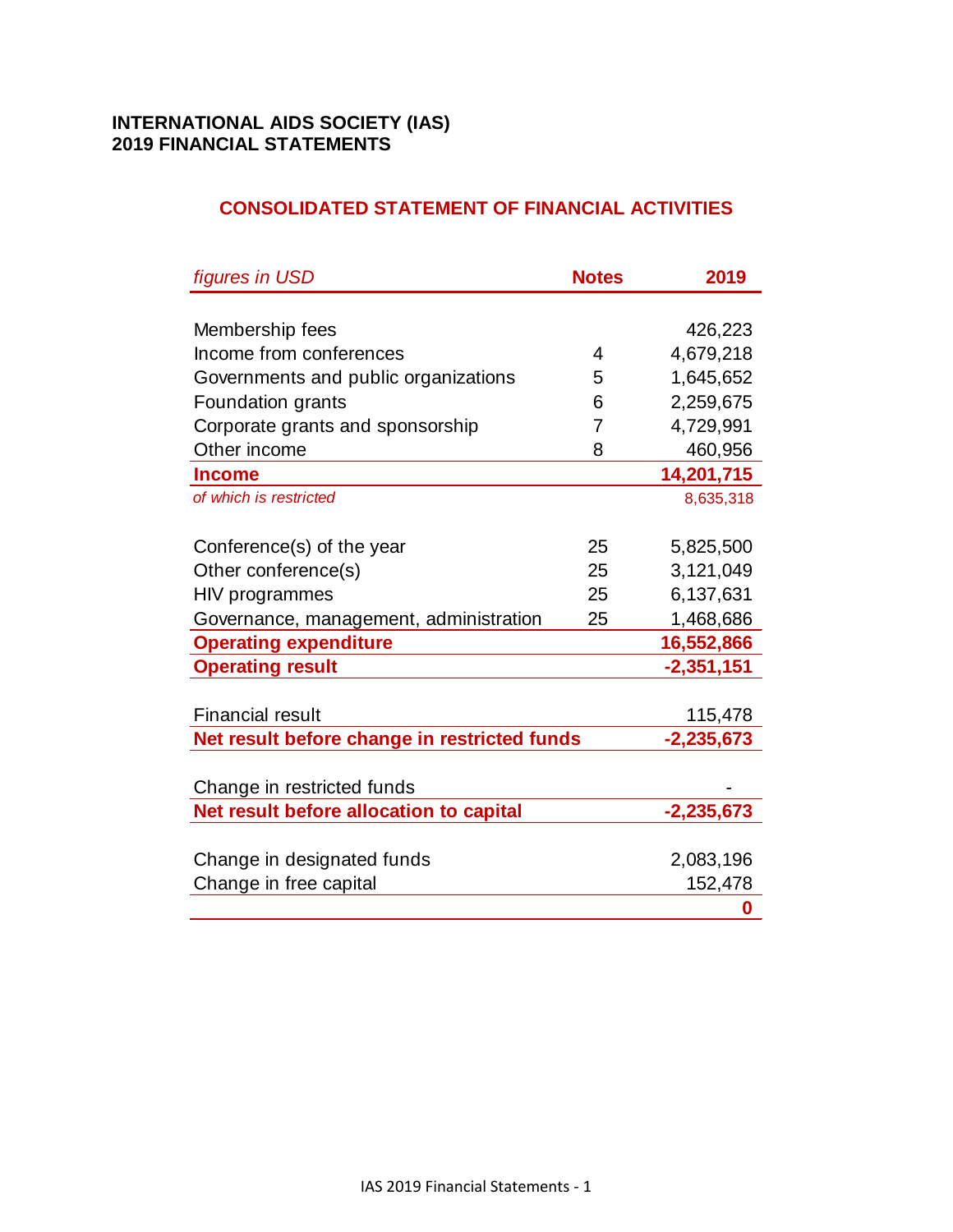# **CONSOLIDATED STATEMENT OF FINANCIAL POSITION**

| figures in USD                          | <b>Notes</b>    | 2019         | 2018        |
|-----------------------------------------|-----------------|--------------|-------------|
|                                         |                 |              |             |
| Cash & cash equivalents                 | 9               | 19,710,433   | 16,934,470  |
| Receivables, conferences and programmes | 10              | 702,487      | 4, 151, 138 |
| Other receivables                       | 11              | 95,888       | 151,811     |
| Prepayments and accrued income          |                 | 65,859       | 2,152       |
| <b>Current assets</b>                   |                 | 20,574,667   | 21,239,571  |
| <b>Financial assets</b>                 | 12 <sup>2</sup> | 1,070,471    | 979,160     |
| Tangible fixed assets                   | 13              | 35,031       | 43,422      |
| <b>Non-current assets</b>               |                 | 1,105,502    | 1,022,582   |
| <b>Assets</b>                           |                 | 21,680,169   | 22,262,153  |
|                                         |                 |              |             |
| Payables, conferences and programmes    | 14              | 467,377      | 1,077,329   |
| Other payables                          | 15              | 130,591      | 110,312     |
| <b>Accrued expenses</b>                 | 16              | 638,589      | 616,849     |
| Deferred income                         | 17              | 7,329,189    | 5,107,815   |
| <b>Current liabilities</b>              |                 | 8,565,746    | 6,912,305   |
| Provisions                              | 18              | 25,750       | 25,500      |
| <b>Non-current liabilities</b>          |                 | 25,750       | 25,500      |
| <b>Restricted funds</b>                 |                 | 765,737      | 765,737     |
| Designated funds                        | 3               | 12,119,965   | 11,773,447  |
| Future conferences pre-funding          |                 | $-3,299,560$ | $-869, 856$ |
| Free capital                            |                 | 3,502,531    | 3,655,020   |
| <b>Capital of the organization</b>      |                 | 12,322,936   | 14,558,611  |
| <b>Liabilities, funds and capital</b>   |                 | 21,680,169   | 22,262,153  |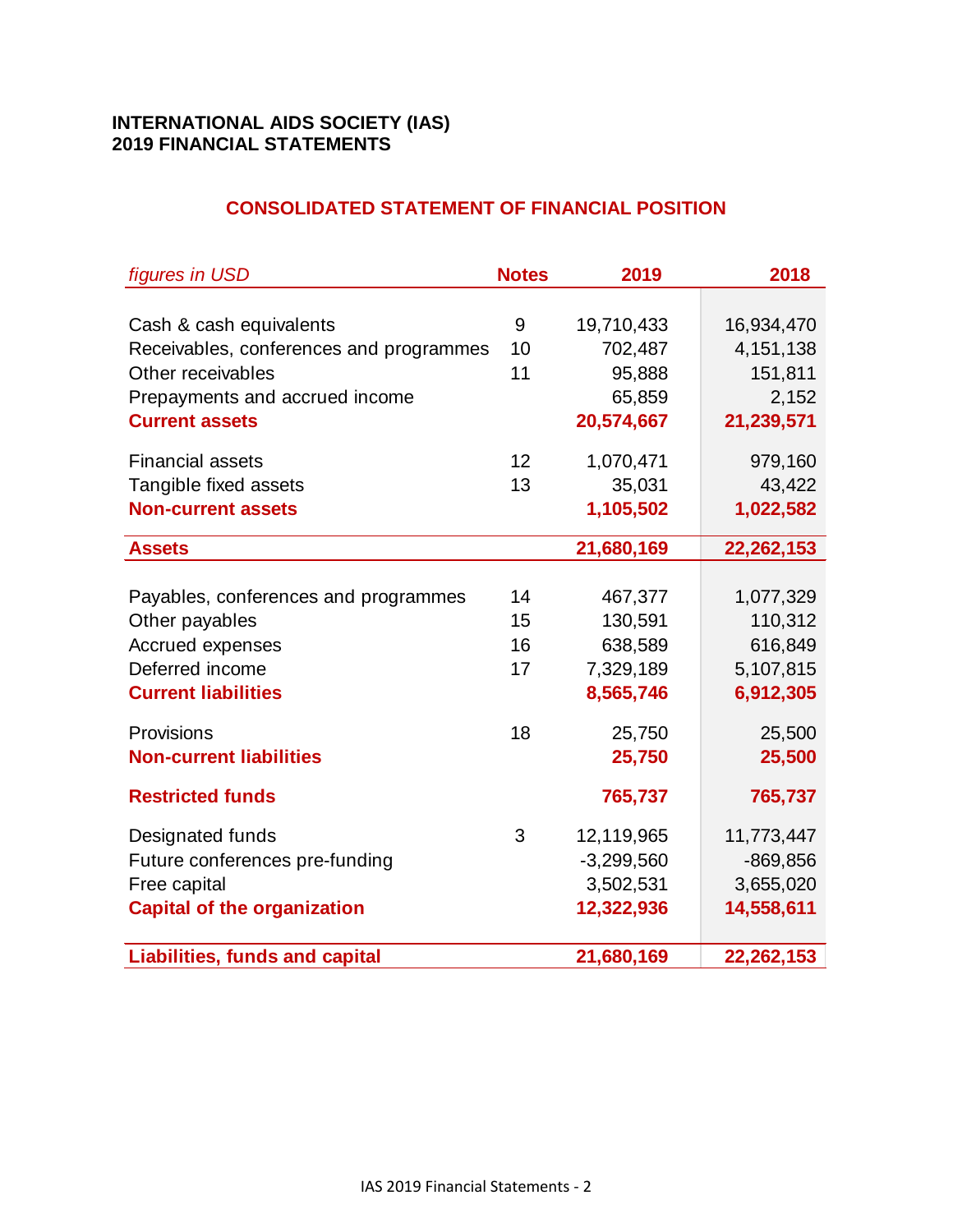|                                                | 2019         |
|------------------------------------------------|--------------|
| Net result before changes in restricted funds  | $-2,235,673$ |
| Depreciation of fixed assets                   | 45,974       |
| (Increase) decrease in receivables             | 3,504,575    |
| (Increase) decrease in prepaid expenses        | $-63,708$    |
| Increase (decrease) in creditors               | -589,675     |
| Increase (decrease) in deferred income         | 2,221,374    |
| Increase (decrease) in accrued expenses        | 21,740       |
| Increase (decrease) provision                  | 250          |
| Other charges and incomes with no cash impact  | $-76,216$    |
| <b>Cash flow from operating activities</b>     | 2,828,641    |
| Purchase of fixed assets                       | $-38,061$    |
| Disposal of fixed assets                       | 478          |
| Purchase of financial assets                   | $-667,708$   |
| Disposal of financial assets                   | 651,728      |
| <b>Cash flow from investing activities</b>     | $-53,562$    |
| Increase (decrease) in cash & cash equivalents | 2,775,079    |
| Effect of exchange rates on cash held          | 884          |
| Cash & cash equivalents, beginning of year     | 16,934,470   |
| Cash & cash equivalents, end of year           | 19,710,433   |

# **CASH FLOW STATEMENT**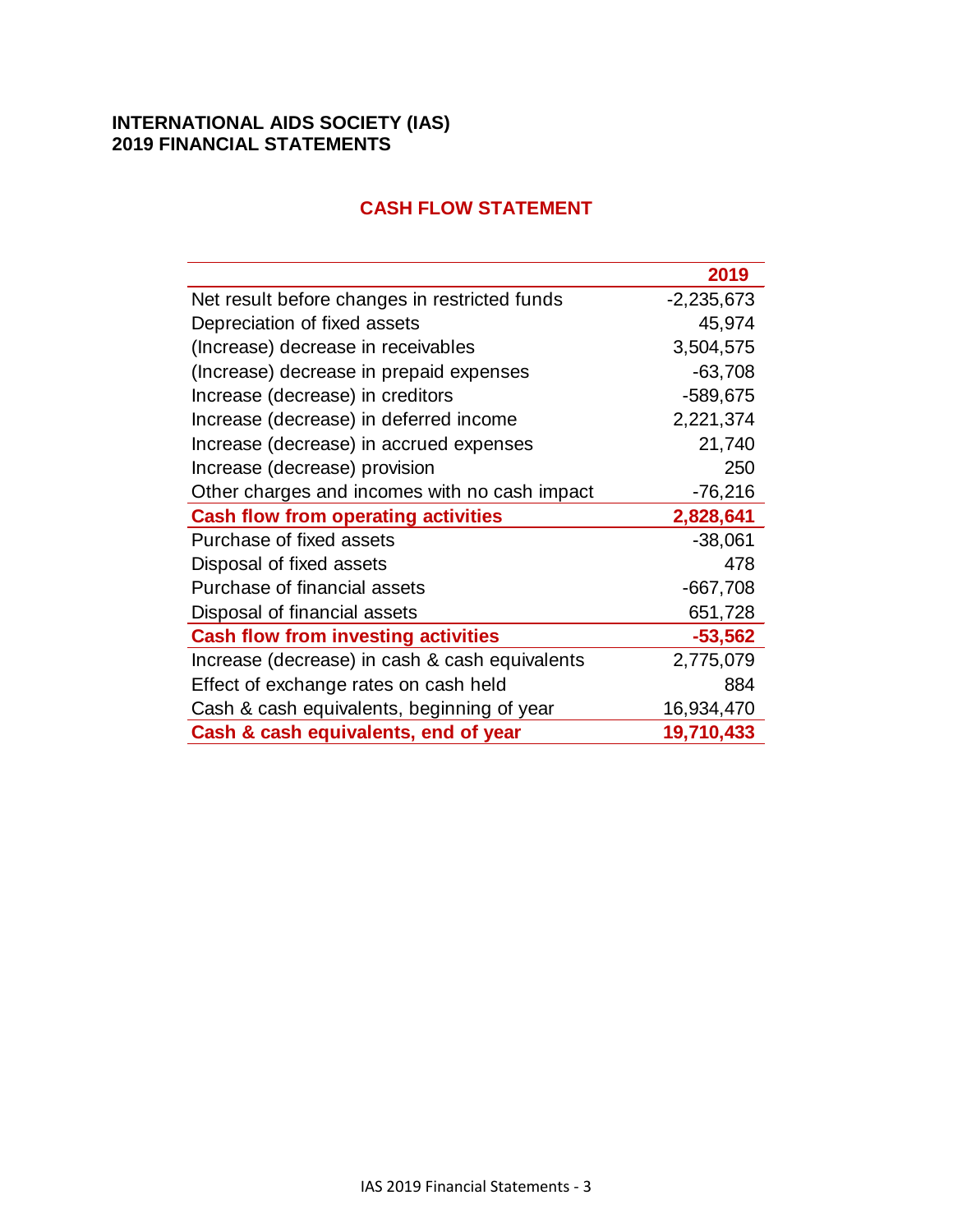|                                       | Opening<br>balance | Allocation | <b>Use</b>   | Internal<br>transfers | Net change in<br>2019 | 2019         |
|---------------------------------------|--------------------|------------|--------------|-----------------------|-----------------------|--------------|
| Scholarship reserve                   | 765,737            |            |              |                       |                       | 765,737      |
| Funds restricted to projects          |                    | 8,635,318  | $-8,635,318$ |                       |                       |              |
| <b>Restricted funds 2019</b>          | 765,737            | 8,635,318  | $-8,635,318$ |                       |                       | 765,737      |
| Futur conferences pre-funding         | $-869.855$         | 632,395    | $-3,062,100$ |                       | $-2,429,705$          | $-3,299,560$ |
| Leadership reserve                    | 54,135             |            |              | $-54,135$             | $-54,135$             | $\Omega$     |
| AIDS conference revolving fund        | 5,893,536          |            |              |                       |                       | 5,893,536    |
| Future conferences & follow up        | 409,452            |            |              |                       |                       | 409,452      |
| IAS conference revolving fund         | 1,516,325          | 425,591    | $-24,939$    |                       | 400,652               | 1,916,977    |
| HIVR4P revolving fund                 | 1,500,000          |            |              |                       |                       | 1,500,000    |
| Instit. Memory & Admin revolving fund | 2,400,000          |            |              |                       |                       | 2,400,000    |
| <b>Designated funds</b>               | 10,903,593         | 1,057,986  | $-3,087,039$ | $-54,135$             | $-2,083,188$          | 8,820,405    |
| General reserve                       | 3,655,020          |            | $-206,624$   | 54,135                | $-152,489$            | 3,502,531    |
| <b>Free capital</b>                   | 3,655,020          |            | $-206,624$   | 54,135                | $-152,489$            | 3,502,531    |
| Capital of the organization 2019      | 14,558,613         | 1,057,986  | $-3,293,662$ |                       | $-2,235,676$          | 12,322,936   |

# **STATEMENT OF CHANGES IN CAPITAL AND FUNDS**

|                                       | Opening<br>balance | Allocation | <b>Use</b>    | Internal<br>transfers | Net change in<br>2018 | 2018       |
|---------------------------------------|--------------------|------------|---------------|-----------------------|-----------------------|------------|
| Scholarship reserve                   | 675,961            | 89,776     |               |                       | 89,776                | 765,737    |
| Funds restricted to projects          |                    | 16,768,984 | -16,768,984   |                       |                       |            |
| <b>Restricted funds 2018</b>          | 675,961            | 16,858,760 | $-16,768,984$ |                       | 89,776                | 765,737    |
| Futur conferences pre-funding         | $-590,219$         | $-732,637$ | 453,001       |                       | $-279,636$            | $-869.855$ |
| Leadership reserve                    | 54,135             |            |               |                       |                       | 54,135     |
| AIDS conference revolving fund        | 4,393,536          | 1,500,000  |               |                       | 1,500,000             | 5,893,536  |
| Future conferences & follow up        | 543,428            |            | $-133,976$    |                       | -133,976              | 409,452    |
| IAS conference revolving fund         | 1,516,325          |            |               |                       |                       | 1,516,325  |
| HIVR4P revolving fund                 |                    | 1,500,000  |               |                       | 1,500,000             | 1,500,000  |
| Instit. Memory & Admin revolving fund | 1,602,793          | 797,207    |               |                       | 797,207               | 2,400,000  |
| <b>Designated funds</b>               | 7,519,998          | 3,064,570  | 319,025       |                       | 3,383,595             | 10,903,593 |
| General reserve                       | 2,842,007          | 1,046,677  | $-233,664$    |                       | 813,013               | 3,655,020  |
| <b>Free capital</b>                   | 2,842,007          | 1,046,677  | $-233,664$    |                       | 813,013               | 3,655,020  |
| Capital of the organization 2018      | 10,362,005         | 4,111,247  | 85,361        |                       | 4,196,608             | 14,558,613 |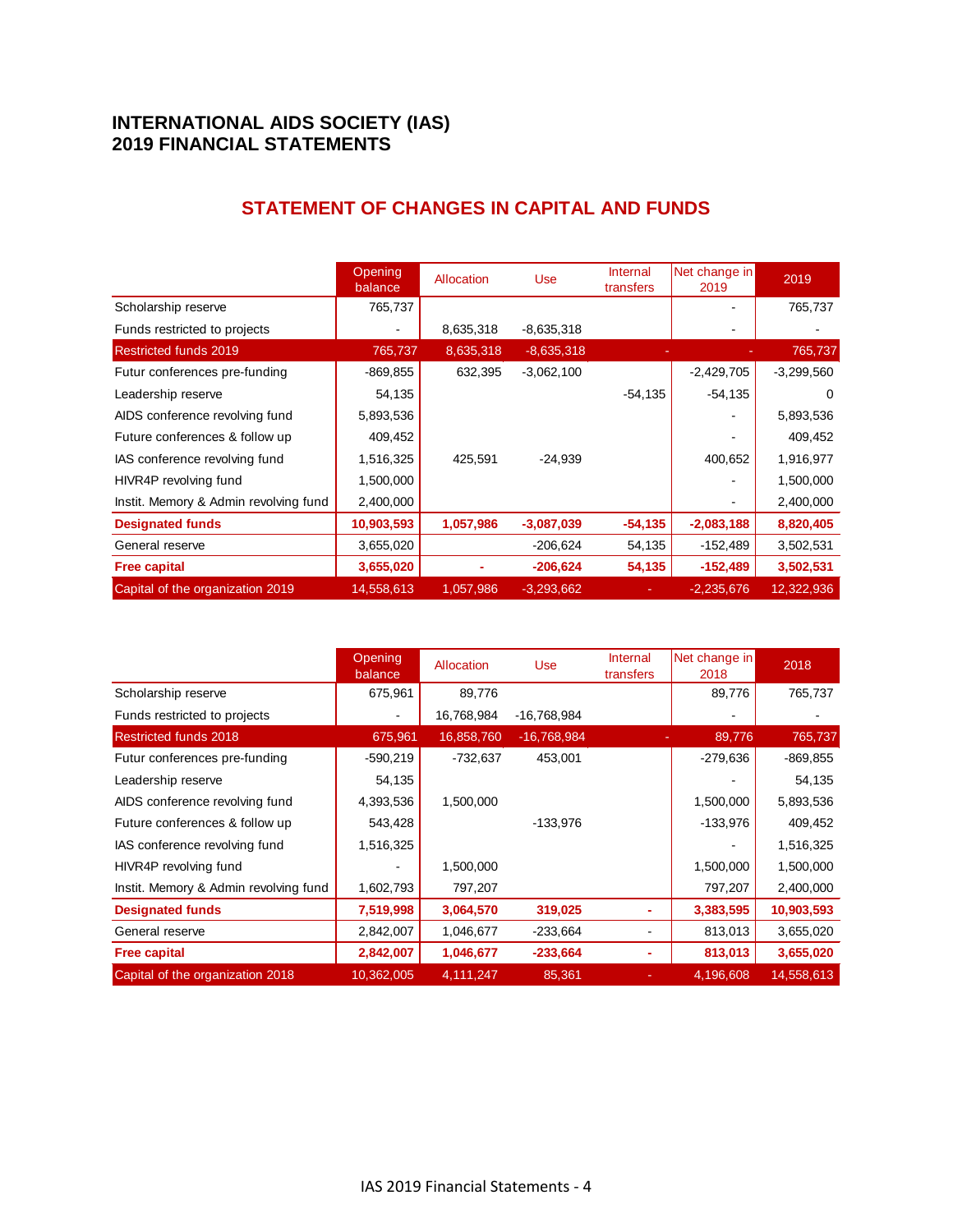# **INTERNATIONAL AIDS SOCIETY (IAS)**

## **NOTES TO THE CONSOLIDATED FINANCIAL STATEMENTS For the year ended 31 December 2019 In USD**

#### **1. General information**

The International AIDS Society (IAS) was founded in Stockholm, Sweden, in 1988, and transferred to Geneva, Switzerland, in June 2004 in the form of an independent, not-for-profit association as defined by Article 60 and sequels of the Swiss Civil Code. The IAS is recognized as an international, private, non-governmental, nonprofit organization with its headquarters in Geneva.

The IAS is exempt from Swiss federal and local tax on profits and capital.

The IAS leads collective action on every front of the global HIV response through its membership base, scientific authority and convening power. The society promotes the implementation of evidence-informed and human rights-based strategies for improving the lives of people living with and most vulnerable to acquiring HIV. The IAS is also the steward of the International AIDS Conference, the IAS Conference on HIV Science and the HIV Research for Prevention Conference.

The IAS produces a performance report, which is included in the International AIDS Society Annual Report. The financial statements and the annual report are published on the IAS website: iasociety.org.

#### **2. Significant accounting policies**

#### **a. Basis of presentation**

The financial statements of the IAS have been prepared in accordance with the provisions of the Swiss Code of Obligations and the Swiss GAAP, including Swiss GAAP FER 21.

The Swiss GAAP FER are accounting standards that provide a true and fair view of financial position, cash flows and financial activities. It includes the Swiss GAAP FER 21 "Accounting for charitable non-profit organizations".

The IAS's accounting policies and the format used for the presentation of its financial statements are designed to accurately present its conferences, programmes and other activities.

The financial statements are presented in US dollars. Figures are rounded to the nearest dollar and, therefore, differences may exist within summations.

The year ended 31 December 2019 is the first year that the IAS is reporting under Swiss GAAP RPC. As set out by Paragraph 8 of the Conceptual Framework, only the comparative information of the balance sheet is published in accordance with the Swiss GAAP RPC.

The Governing Council of the IAS approved these financial statements on 30 June 2020.

#### **b. Currency conversion**

The statements of financial position are converted into US dollars at the year-end rate.

#### **Year-end rate**

| <b>Currency</b> | 2019 |
|-----------------|------|
| CHF/USD         | 1.03 |
| EUR/USD         | 1.12 |
| <b>GBP/USD</b>  | 1.32 |

The transactions reflected in the statement of activities are converted at the transaction date rate.

#### **c. Scope of the financial statements**

The scope of the financial statements of the IAS includes:

- The account of "International AIDS Society" (IAS)", a non-profit registered in Switzerland
- The account of "IAS", an American charity registered in Washington DC, under Section 501 (c) (3) of the Internal Revenue Code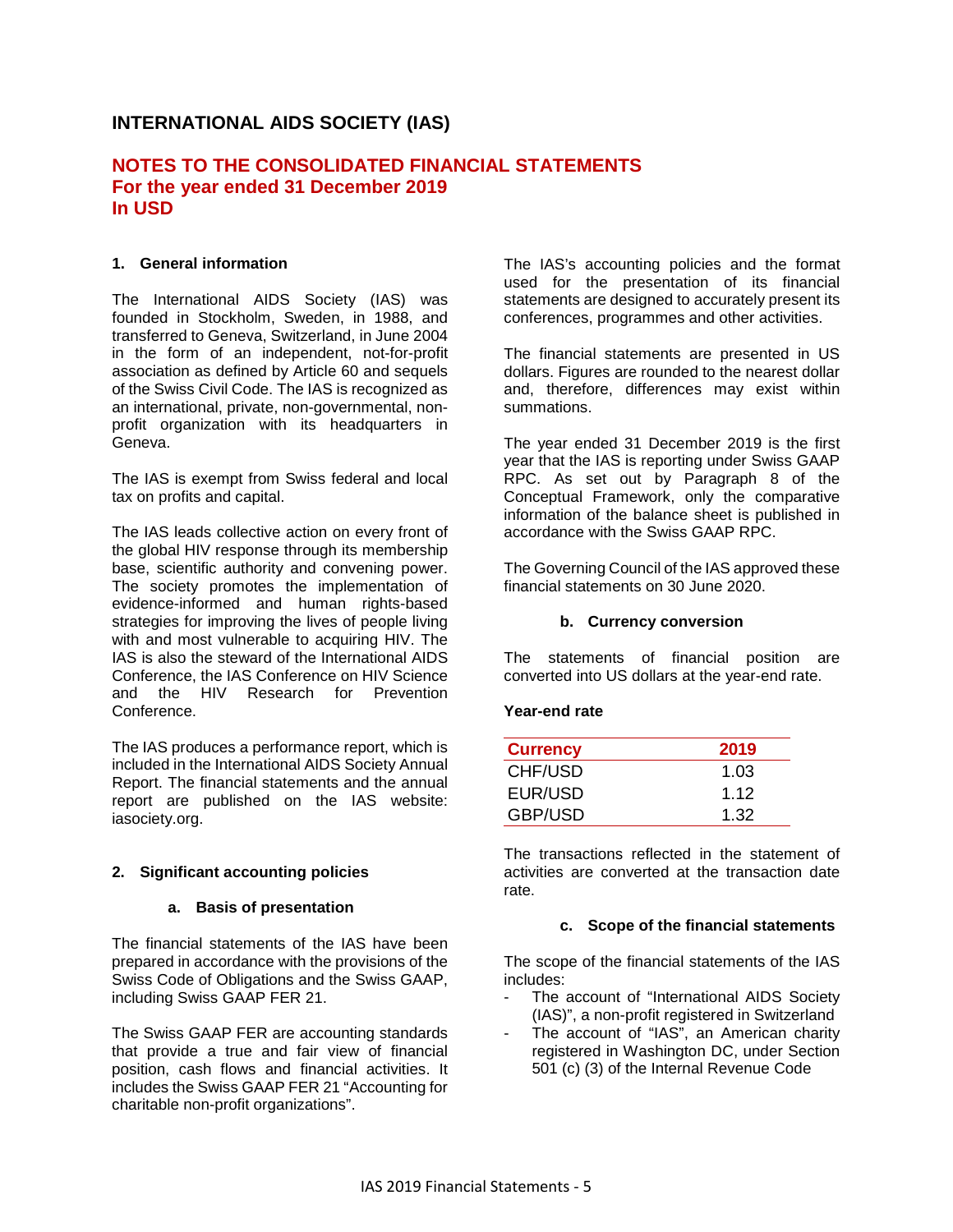The account of "International AIDS Society NPC" registered in South Africa as a nonprofit company (NPC).

### **d. Fixed assets**

Tangible fixed assets purchased from unrestricted funds are capitalized and depreciated over the projected useful life of the assets. Depreciation is calculated using the straight-line method.

The expected useful life of fixed assets is three to five years for IT equipment, office equipment and furniture.

Tangible fixed assets purchased for a conference are expensed in the year of the purchase/conference. Tangible fixed assets purchased from restricted funds are expensed in the year of the purchase.

### **e. Financial assets**

Financial assets are stated at the acquisition cost less impairment.

## **f. Revenue recognition**

Revenue is recognized when the amount can be reliably estimated and it is probable that the IAS will receive the economic benefits.

Grants subject to donor conditions are recognized as an income over the life of the agreement in the year(s) in which the financed expenditures are incurred. At year-end, the difference between the cash received and expenses incurred is accounted for as a receivable and deferred revenue.

Revenue linked to a conference is recognized in the year of the conference. Unrestricted revenue is recognized as income in the year it is received. Membership fees are recognized in the year to which they relate.

#### **g. Restricted funds**

Restricted funds consist of funds whose purpose is subject to restrictions determined by third parties. The unspent portion of restricted funds is recognized in the balance sheet through allocation to restricted funds. When these funds are used in subsequent years, they are

recognized in the statement of financial activities through the use of funds.

#### **h. Receivables**

Accounts receivable are reported at their nominal value less any impairments required.

## **i. Liabilities**

Liabilities are recognized at their nominal amount.

## **j. Related parties**

Related parties are organizations and persons that are able to exercise significant influence, either directly or indirectly, on the IAS's financial or operational decisions. IAS Governing Council members and members of the senior management team are considered to be related parties. Provided they exist and are significant, relations with related parties are disclosed in the notes to the financial statements.

### **k. Provisions**

Provisions are valued at best estimate when the IAS has a legal obligation because of a past event and if it is probable that a payment will be required to settle the obligation.

## **3. Designated funds**

The IAS Governing Council has set aside funds to cover financial risks and ensure the resilience of the organization.

#### **IAC conference revolving fund and IAS conference revolving fund**

In accordance with the distribution policy regarding surplus/deficit of the International AIDS Conference (IAC) and the IAS Conference on HIV Science, funds have been set aside to cover financial risks (for example, cancelled or postponed conference, reduced number of registrations, sudden decrease of sponsors).

These revolving funds are also used as working capital to cover costs incurred at an early stage of conference planning before income is received.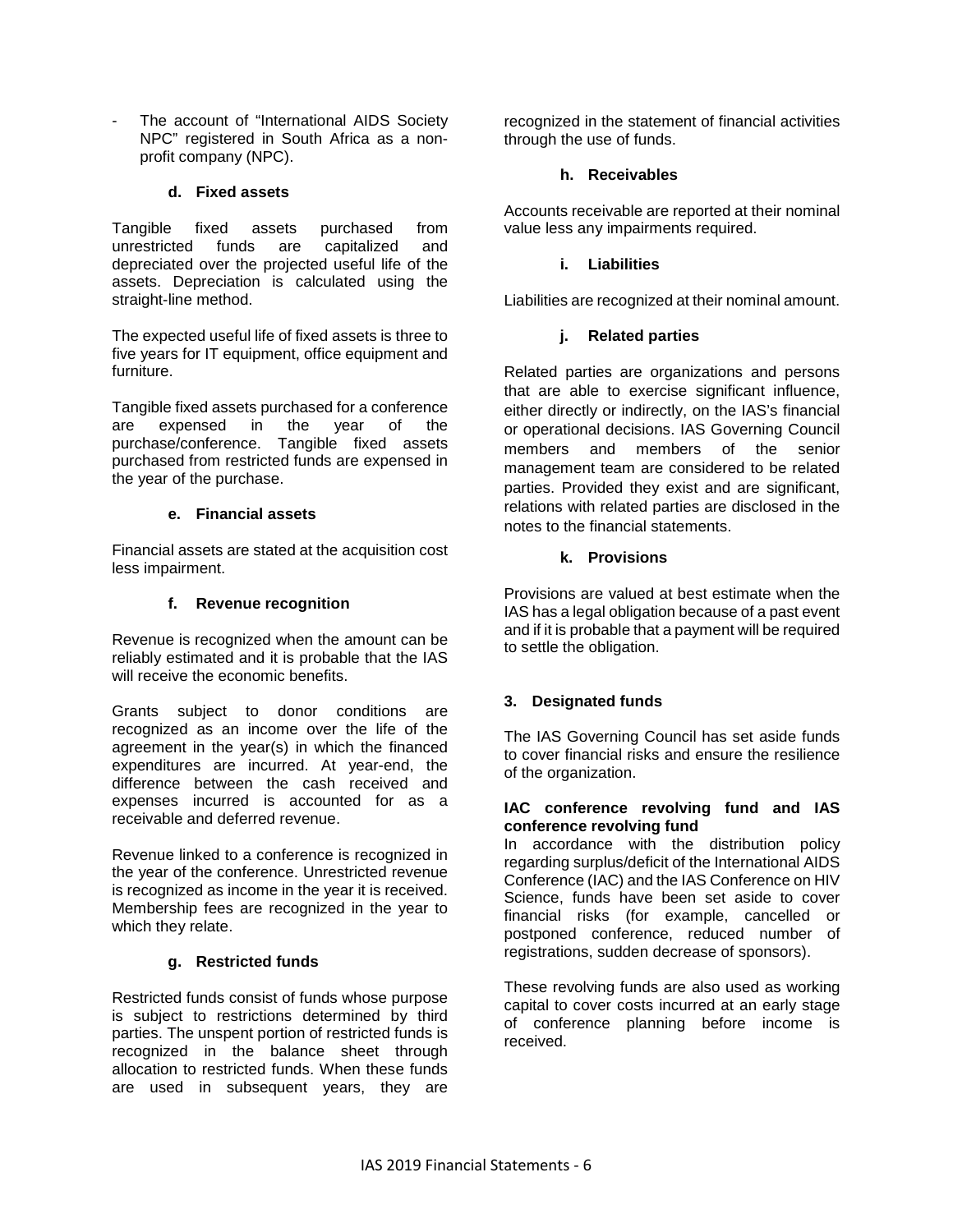#### **HIVR4P conference revolving fund**

In 2018, the IAS Governing Council agreed with the Board of the Global HIV Vaccine Enterprise (GHVE) to host the operations of GHVE, including the HIV Research for Prevention Conferences (HIVR4P).

In this regard, GHVE transferred its assets to the IAS, which allowed the creation of the HIVR4P revolving fund.

#### **IAS conference institutional memory and administration revolving fund**

This fund supports the IAS Secretariat in carrying out specific Governing Council-approved conference-related activities.

#### **General reserve for future conferences & follow up**

This fund was created to allocate part of the conference operating surplus in 2016 and 2018 to specific activities in conjunction with the 2018 and 2020 International AIDS Conferences (AIDS 2018 and AIDS 2020).

#### **4. Income from conferences**

| Conference registration fees | 3,056,076 |
|------------------------------|-----------|
| Exhibition & satellites      | 1.549.368 |
| Other                        | 73.774    |
| Income from conferences      | 4,679,218 |

#### **5. Income from governments and public organizations**

| organizations                        |           |
|--------------------------------------|-----------|
| <b>Governments and public</b>        | 1,645,652 |
| Other                                | 180,125   |
| Global Affairs Canada                | 226,285   |
| <b>Swiss Development Cooperation</b> | 394,850   |
| US National Institutes of Health     | 844,392   |

#### **6. Income from foundation grants**

| <b>Bill &amp; Melinda Gates Foundation</b> | 2.081.792 |
|--------------------------------------------|-----------|
| MAC AIDS Fund                              | 100,000   |
| Other                                      | 77.883    |
| <b>Foundation grants</b>                   | 2,259,675 |

#### **7. Income from corporate grants and sponsorship**

| ViiV Healthcare             | 2,952,072 |
|-----------------------------|-----------|
| Chevron                     | 148,750   |
| <b>Gilead Sciences</b>      | 577,160   |
| Janssen Pharmaceutical      | 264,606   |
| Merck Sharp & Dohme         | 575,000   |
| Other                       | 212,403   |
| <b>Corporate grants and</b> | 4,729,991 |
| sponsorship                 |           |

#### **8. Other income**

| Online publications  | 376.443 |
|----------------------|---------|
| Other incomes        | 84.513  |
| <b>Other incomes</b> | 460.956 |

#### **9. Cash & cash equivalents**

|                         | 2019       | 2018       |
|-------------------------|------------|------------|
| Petty cash              | 14.044     | 31.376     |
| Current accounts        | 10.602.867 | 11.793.638 |
| Deposits                | 9.093.522  | 5.109.456  |
| Cash & cash equivalents | 19,710,433 | 16,934,470 |

#### **10. Receivables, conferences & programmes**

|                                | 2019    | 2018      |
|--------------------------------|---------|-----------|
| Various donors for conferences | 186,134 | 1.924.289 |
| Various donors for programmes  | 516,353 | 2,226,849 |
| Receivables, conferences and   | 702.487 |           |
| programmes                     |         | 4,151,138 |

#### **11. Other receivables**

|                          | 2019                     | 2018    |
|--------------------------|--------------------------|---------|
| Swiss VAT                | 48.329                   | 54.671  |
| Foreign VAT              | $\overline{\phantom{0}}$ | 75.219  |
| Other                    | 47.558                   | 21.921  |
| <b>Other receivables</b> | 95,888                   | 151,811 |

#### **12. Financial assets**

Financial assets include bonds and equities based on moderate risk and exclude illiquid investment. They are all socially responsible investments.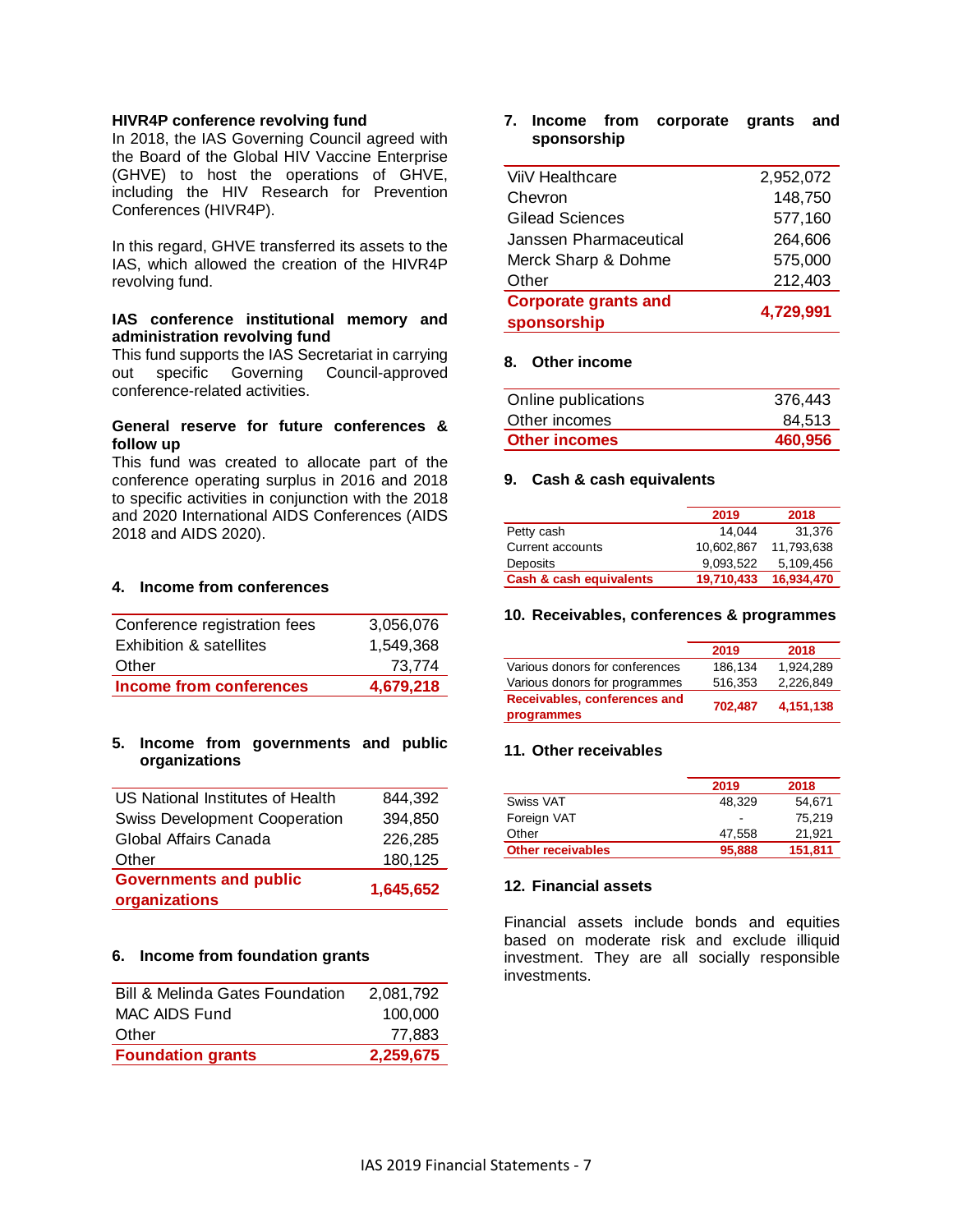## **13. Fixed assets**

| <b>Fixed assets</b>                | <b>Furniture</b><br>& fixture | <b>Hardware</b><br>& software | <b>Total</b> |
|------------------------------------|-------------------------------|-------------------------------|--------------|
| Gross value of cost                |                               |                               |              |
| At 1 January 2019                  | 227,628                       | 418,535                       | 646,163      |
| <b>Additions</b>                   |                               | 38,061                        | 38,061       |
| Disposals / transfers              | 0                             | $-478$                        | $-478$       |
| Cost 31 December 2019              | 227,628                       | 456,118                       | 683,746      |
| <b>Accumulated depreciation</b>    |                               |                               |              |
| At 1 January 2019                  | 227,628                       | 375,112                       | 602,740      |
| Depreciation                       | 0                             | 45,974                        | 45,974       |
| Disposals / transfers              | O                             | 0                             | $\mathbf{0}$ |
| At 31 December 2019                | 227,628                       | 421,087                       | 648,714      |
| Net book value at 31 December 2019 | 0                             | 35,031                        | 35,031       |
| Gross value of cost                |                               |                               |              |
| At 1 January 2018                  | 227,628                       | 380,317                       | 607,945      |
| <b>Additions</b>                   | 0                             | 39,152                        | 39,152       |
| Disposals / transfers              | 0                             | $-934$                        | $-934$       |
| Cost 31 December 2018              | 227,628                       | 418,535                       | 646,163      |
| <b>Accumulated depreciation</b>    |                               |                               |              |
| At 1 January 2018                  | 227,628                       | 335,704                       | 563,332      |
| Depreciation                       | 0                             | 39,408                        | 39,408       |
| Disposals / transfers              | O                             | 0                             | 0            |
| At 31 December 2018                | 227,628                       | 375,112                       | 602,740      |
| Net book value at 31 December 2018 | 0                             | 43,423                        | 43,423       |

# **14. Payables, conferences and programmes 15. Other payables**

|                           | 2019    | 2018      |
|---------------------------|---------|-----------|
| Payables, conferences     | 197.522 | 431.222   |
| Payables, programmes      | 269.855 | 646,107   |
| Payables, conferences and | 467.377 | 1,077,329 |
| programmes                |         |           |

|                | 2019    | 2018    |
|----------------|---------|---------|
| VAT            | 130.591 | 110.312 |
| Other payables | 130,591 | 110,312 |

## **16. Accrued expenses**

|                             | 2019    | 2018    |
|-----------------------------|---------|---------|
| Social debts                | 273.215 | 237,283 |
| Accrued annual leave        | 220.230 | 195.086 |
| Accrued conference expenses | 124.690 | 137,665 |
| Other accrued expenses      | 20,454  | 46,815  |
| <b>Accrued expenses</b>     | 638,589 | 616,849 |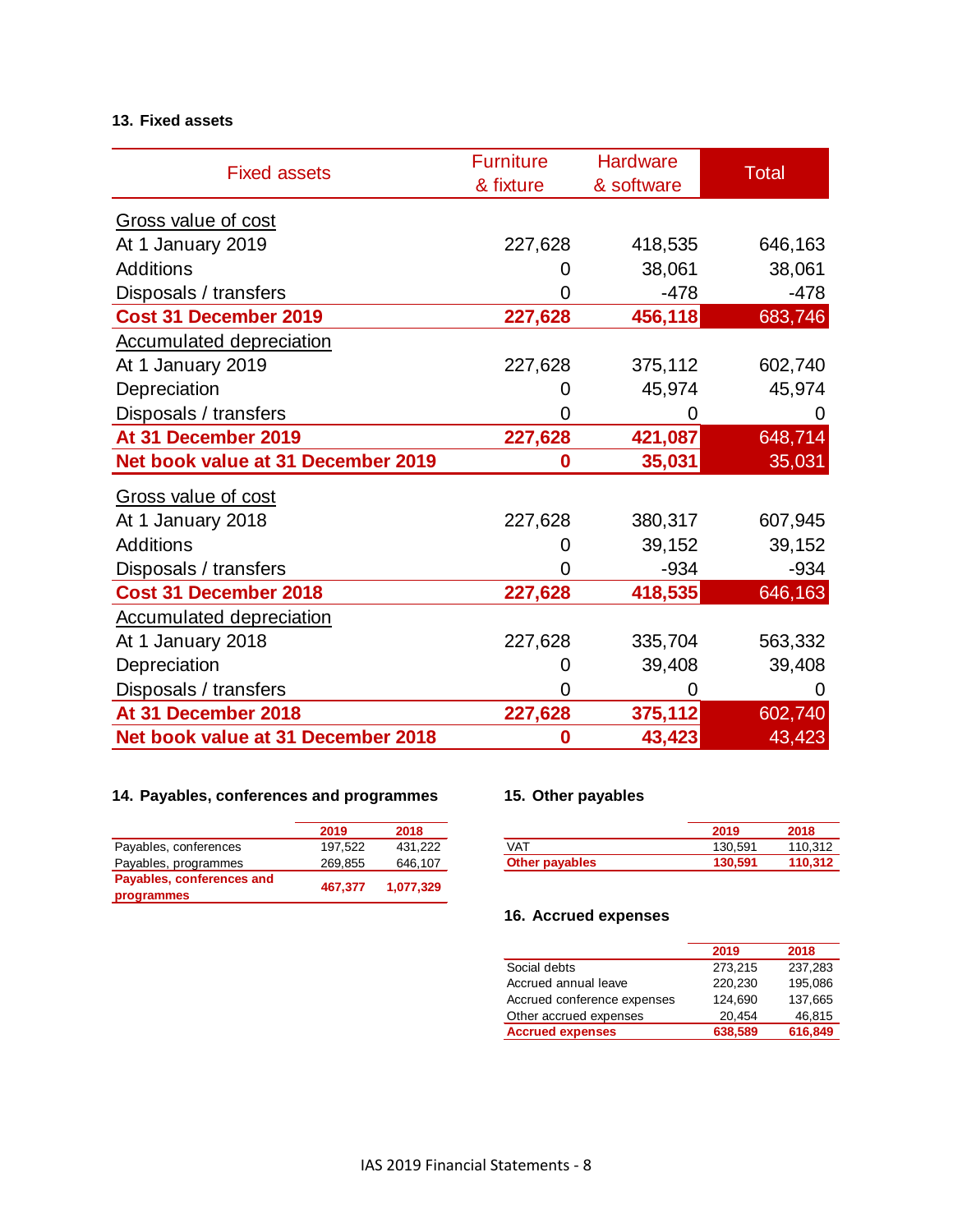### **17. Deferred income**

|                        | 2019      | 2018      |
|------------------------|-----------|-----------|
| Membership             | 688,627   | 825,840   |
| <b>AIDS 2020</b>       | 1,166,081 |           |
| HIVR4P                 | 1.027.464 |           |
| <b>IAS 2019</b>        |           | 82.942    |
| <b>DSD</b>             | 1.489.798 | 722.316   |
| <b>CIPHER</b>          | 1,123,443 | 1,512,851 |
| Vaccine Enterprise     | 657,359   | 712,304   |
| Other programmes       | 1,176,417 | 1,251,562 |
| <b>Deferred income</b> | 7,329,189 | 5,107,815 |

#### **18. Provision**

A provision has been set up to refurbish the Geneva office at the end of the lease. This provision amounts to CHF 25,000 (USD 25,750 in 2019).

#### **19. Remuneration of Governing Council members and directors**

All members of the IAS Governing Council are appointed on a voluntary basis and do not receive any remuneration for their mandate.

The senior management team is composed of seven directors. Their total gross salaries (including salaries, all benefits and all social charges) amounted to a total of CHF 1,231,965 (CHF 1,259,355 in 2018).

#### **20. Employees, full-time equivalents**

In 2019, the annual number of full-time equivalents based in Switzerland was 61 (58 in 2018) and in the USA four (0 in 2018).

#### **21. Pension plan obligation**

In compliance with the Swiss Federal Law on Occupational Retirement, the IAS operates a pension plan for all its employees in Geneva. The occupational benefits are provided by a collective Inter-Entreprises de prévoyance professionnelle (CIEPP), according to a defined-contribution benefit plan.

#### **22. Bank guarantee**

The IAS has a CHF 111,125 bank guarantee from UBS AG for its office rental in favour of the Fondation des Immeubles pour les Organisations Internationales (FIPOI).

#### **23. Off-balance sheet commitment**

The IAS has no commitment for more than 12 months.

#### **24. Subsequent events**

Due to the COVID-19 pandemic, the IAS Governing Council decided to change the format of the International AIDS Conference in 2020 (AIDS 2020) from an in-person event in San Francisco and Oakland, USA, to a virtual conference on the same dates (6-10 July 2020).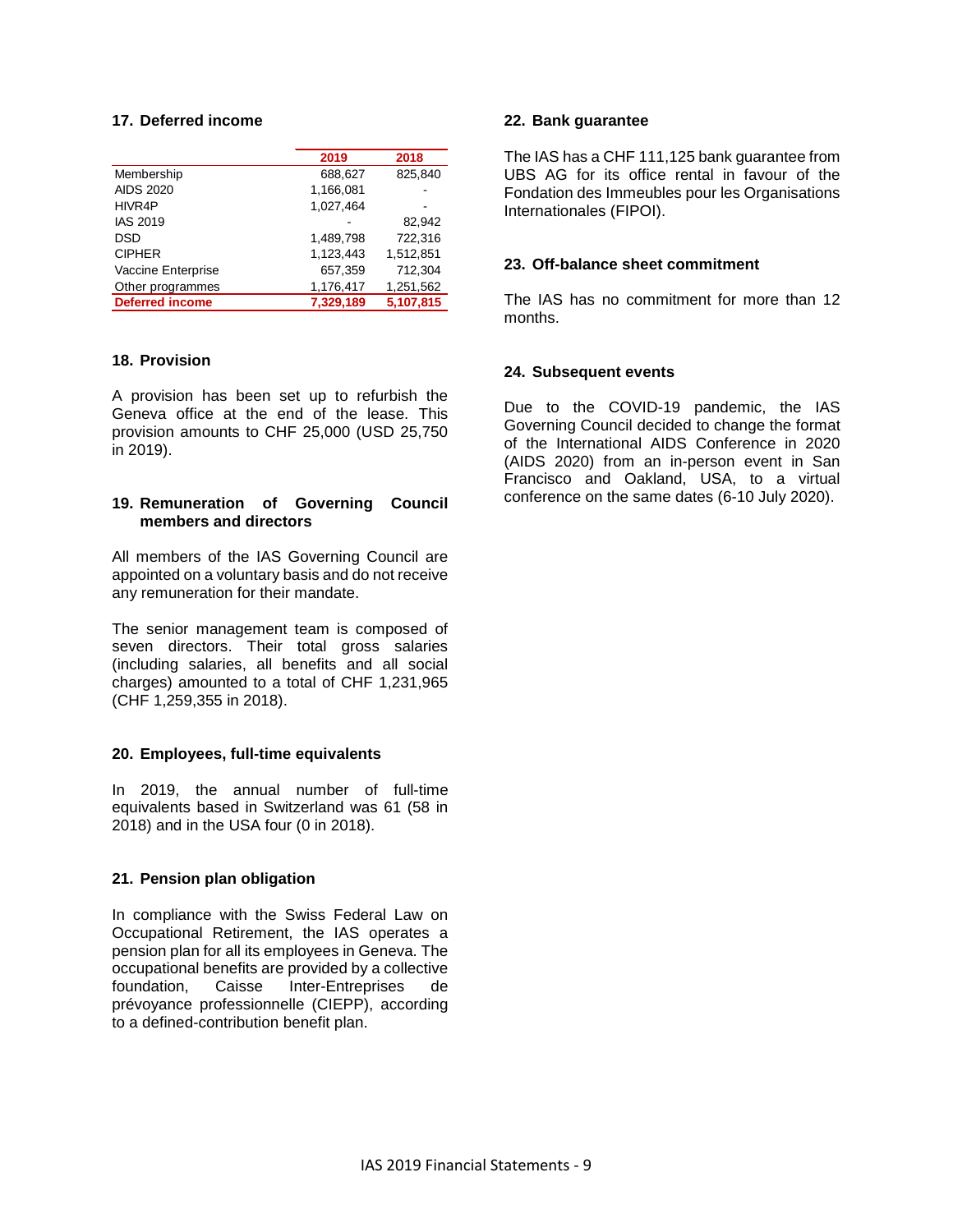## **25. Statement of activities by nature and destination (a)**

|                                      | <b>ILF</b> | <b>JIAS</b>              | <b>CIPHER</b> | <b>CURE</b> | Youth<br><b>Voices</b>   | <b>ATC</b>               | M&MHP  | <b>DSD</b> | <b>VE</b>                | $Co-$<br><b>Infections</b> | Educ. Fund      | <b>Total HIV</b><br>programmes |
|--------------------------------------|------------|--------------------------|---------------|-------------|--------------------------|--------------------------|--------|------------|--------------------------|----------------------------|-----------------|--------------------------------|
| Membership fees                      |            |                          |               |             |                          |                          |        |            |                          |                            |                 |                                |
| Income from conferences              |            |                          |               | 12,990      |                          |                          |        |            |                          | 10,784                     | $\sim$          | 23,774                         |
| Governments and public organizations |            |                          |               | 29,218      |                          |                          |        |            | 82,397                   | 65,595                     | 347,283         | 524,493                        |
| Foundation grants                    |            |                          | 2,475         | 47,787      |                          | $\blacksquare$           | 91,060 | 1,157,111  | 619,389                  |                            |                 | 1,917,822                      |
| Corporate grants and sponsorship     | 256,098    |                          | 1,418,181     | 221,655     | 98,668                   | 39,650                   |        |            |                          | 32,520                     | 1,215,765       | 3,282,537                      |
| Other income                         |            | 376,443                  |               |             |                          |                          |        |            | $\overline{\phantom{a}}$ |                            |                 | 376,443                        |
| <b>Income</b>                        | 256,098    | 376,443                  | 1,420,656     | 311,650     | 98,668                   | 39,650                   | 91,060 | 1,157,111  | 701,786                  | 108,899                    | 1,563,047       | 6,125,069                      |
|                                      |            |                          |               |             |                          |                          |        |            |                          |                            |                 |                                |
| Personnel cost                       | 69,828     | 277,354                  | 450,843       | 60,185      | 78,169                   | 2,510                    | 29,253 | 238,485    | 419,294                  | 225,590                    | 544,571         | 2,396,081                      |
| Consultants & services               | 42,980     | 6,169                    | 27,507        | 9,674       | 3,039                    | 31,500                   |        | 399,543    | 84,147                   | 32,740                     | 132,833         | 770,131                        |
| Administration and depreciation      | 214        | 586                      | 23,475        | 629         | 105                      |                          |        | 2,585      | 2,370                    | 1,267                      | 6,277           | 37,506                         |
| Travel expenses                      | 1,504      | 7,747                    | 121,569       | 141,850     | 14,595                   | 3,159                    | 8,702  | 285,954    | 149,446                  | 35,508                     | 562,408         | 332,443                        |
| Governance retreat & expenditures    |            | $\overline{\phantom{a}}$ | 1.181         | 2,899       | $\overline{\phantom{a}}$ | $\overline{\phantom{a}}$ |        |            | 4,502                    |                            | 7,000           | 15,582                         |
| Conf/congress/operating expenses     | 1,607      | 815                      | 55,847        | 41,034      | 2,761                    | 2.481                    | 5,642  | 133,246    | 42,028                   | 36,968                     | 186,860         | 509,289                        |
| Other expenses                       |            | 979                      |               |             |                          |                          |        | 798        |                          |                            |                 | 1,777                          |
| Subgrants and prizes                 |            |                          | 740,235       | 47,000      |                          |                          | 48,000 | 96,500     |                          | 20,000                     | 123,085         | 1,074,821                      |
| <b>Expense</b>                       | 116,133    | 293,649                  | 1,420,657     | 303,270     | 98,669                   | 39,650                   | 91,597 | 1,157,111  | 701,787                  | 352,073                    | 1,563,035       | 6,137,631                      |
| <b>Operating result</b>              | 139,965    | 82,794                   | -1.           | 8,380       | -0                       | -0                       | $-537$ | -0         | $-2$                     | $-243,174$                 | 12              | $-12,562$                      |
| <b>Financial result</b>              |            |                          |               |             |                          |                          |        |            |                          |                            |                 | $\sim$                         |
| Result before change in restr. funds | 139,965    | 82,794                   | -1            | 8,380       | -0                       | -0                       | $-537$ | -0         | $-2$                     | $-243,174$                 | 12 <sup>2</sup> | $-12,562$                      |
| Future conferences pre-funding       |            |                          |               |             |                          |                          |        |            |                          |                            |                 |                                |
| IAS Conference Revolving Fund        |            |                          |               |             |                          |                          |        |            |                          |                            |                 |                                |
| <b>Designated funds</b>              |            | $\sim$                   | ٠             | $\sim$      | $\blacksquare$           | ٠                        | ٠      | ٠          | $\sim$                   |                            | A.              |                                |
| General reserve                      | $-139,965$ | $-82,794$                |               | $-8,380$    | $\mathbf 0$              | 0                        | 537    | 0          | 2                        | 243,174                    | $-12$           | 12,562                         |
| <b>Result after transfers</b>        |            |                          |               | ٠           | ۰                        | ٠                        | ٠      | $\sim$     | $\sim$                   |                            | ×.              |                                |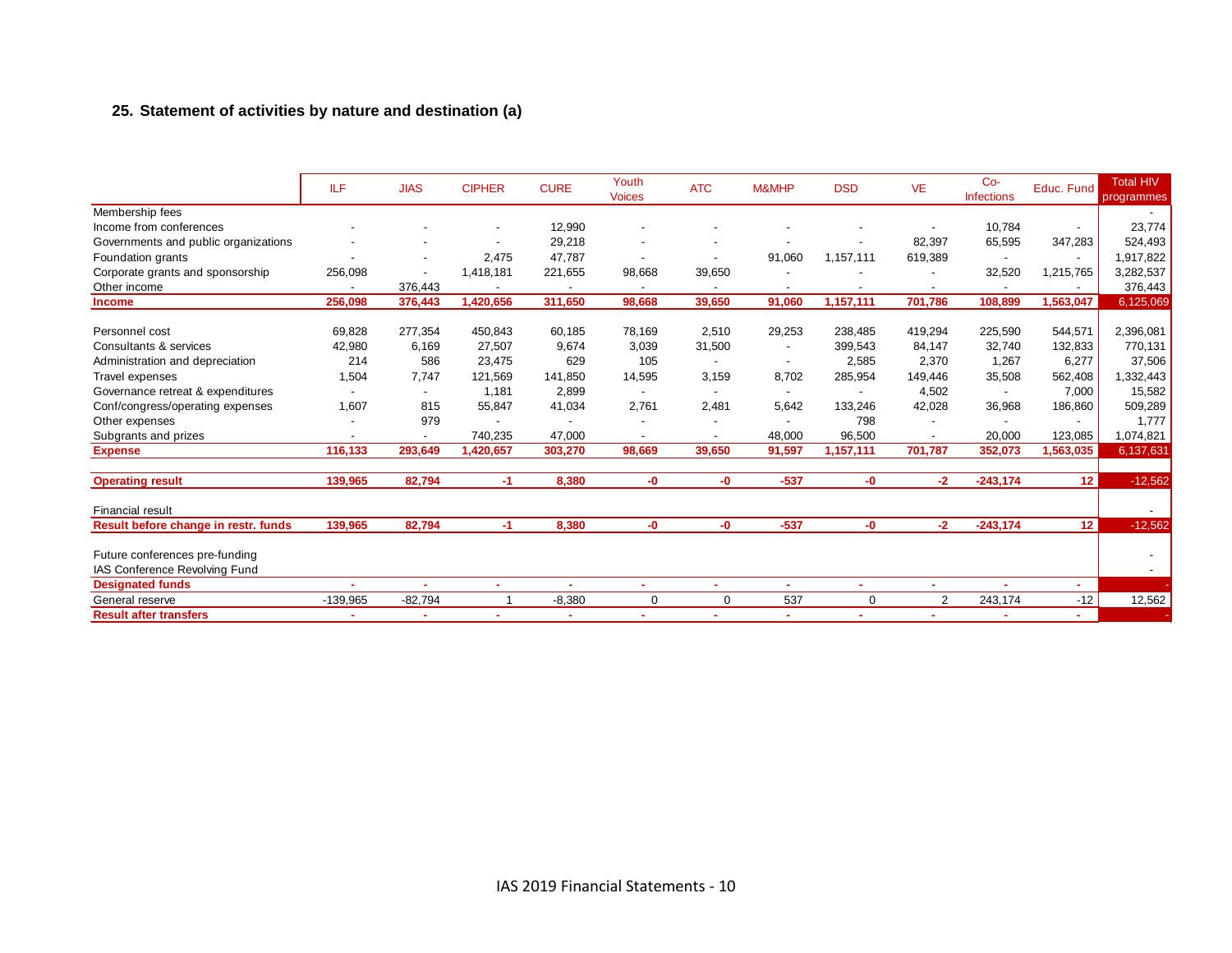## **25. Statement of activities by nature and destination (b)**

|                                      | <b>IAS 2019</b>          | <b>AIDS 2020</b>         | <b>IAS 2021</b>          | R4P 2020                 | Past conf.               | <b>Total</b><br>conferences |
|--------------------------------------|--------------------------|--------------------------|--------------------------|--------------------------|--------------------------|-----------------------------|
| Membership fees                      | $\overline{\phantom{a}}$ | $\overline{\phantom{a}}$ |                          |                          | $\overline{a}$           |                             |
| Income from conferences              | 4,655,444                |                          |                          |                          | $\overline{\phantom{a}}$ | 4,655,444                   |
| Governments and public organizations | 1,051,085                |                          |                          |                          | $\overline{a}$           | 1,051,085                   |
| Foundation grants                    | 45,483                   | $\overline{\phantom{a}}$ |                          |                          | $\overline{\phantom{a}}$ | 45,483                      |
| Corporate grants and sponsorship     | 1,124,375                |                          |                          |                          | $\overline{\phantom{a}}$ | 1,124,375                   |
| Other income                         | 7,500                    | $\overline{\phantom{a}}$ | $\overline{\phantom{a}}$ | $\overline{\phantom{a}}$ | 34,413                   | 41,913                      |
| <b>Income</b>                        | 6,883,886                | $\sim$                   | $\sim$                   | $\sim$                   | 34,413                   | 6,918,300                   |
|                                      |                          |                          |                          |                          |                          |                             |
| Personnel cost                       | 2,282,450                | 1,785,921                | 23,925                   | 148,587                  | $\overline{\phantom{a}}$ | 4,240,883                   |
| Consultants & services               | 1,644,002                | 277,026                  | 603                      | 38,447                   | $\blacksquare$           | 1,960,078                   |
| Administration and depreciation      | 433,134                  | 342,677                  |                          | 1,168                    | 59,360                   | 836,339                     |
| Travel expenses                      | 690,207                  | 227,179                  | 151                      | 14,506                   | $\overline{\phantom{a}}$ | 932,043                     |
| Governance retreat & expenditures    | 86,156                   | 17.589                   | $\overline{\phantom{a}}$ |                          | $\overline{a}$           | 103,744                     |
| Conf/congress/operating expenses     | 639,109                  | 18,514                   | $\overline{\phantom{a}}$ | 24,947                   | $\sim$                   | 682,570                     |
| Other expenses                       | 2,244                    |                          |                          |                          | $\overline{\phantom{a}}$ | 2,244                       |
| Subgrants and prizes                 | 48,198                   | 140,450                  |                          |                          |                          | 188,648                     |
| <b>Expense</b>                       | 5,825,500                | 2,809,355                | 24,680                   | 227,654                  | 59,360                   | 8,946,549                   |
|                                      |                          |                          |                          |                          |                          |                             |
| <b>Operating result</b>              | 1,058,386                | $-2,809,355$             | $-24,680$                | $-227,654$               | $-24,947$                | $-2,028,250$                |
| Financial result                     | $-400$                   | $-411$                   | $\blacksquare$           | $\overline{\phantom{a}}$ | $\overline{\phantom{a}}$ | $-811$                      |
| Result before change in restr. funds | 1,057,986                | $-2,809,766$             | $-24,680$                | $-227,654$               | $-24,947$                | $-2,029,061$                |
|                                      |                          |                          |                          |                          |                          |                             |
| Future conferences pre-funding       | $-632,395$               | 2,809,766                | 24,680                   | 227,654                  | $\overline{\phantom{a}}$ | 2,429,705                   |
| IAS conference revolving fund        | $-425,591$               |                          |                          |                          | 24,947                   | $-400,644$                  |
| <b>Designated funds</b>              | $-1,057,986$             | 2,809,766                | 24,680                   | 227,654                  | 24,947                   | 2,029,061                   |
| General reserve                      |                          |                          |                          |                          |                          |                             |
| <b>Result after transfers</b>        |                          |                          |                          |                          | ۰                        |                             |

| Govern.    | <b>Total HIV</b> | <b>Grand total</b> |
|------------|------------------|--------------------|
| mgm, adm.  | programmes       |                    |
| 426,223    |                  | 426,223            |
|            | 23,774           | 4,679,218          |
| 70.074     | 524,493          | 1,645,652          |
| 296,371    | 1,917,822        | 2,259,675          |
| 323,079    | 3,282,537        | 4,729,991          |
| 42,600     | 376,443          | 460,956            |
| 1,158,347  | 6,125,069        | 14,201,715         |
|            |                  |                    |
| 691,262    | 2,396,081        | 7,328,226          |
| 468,847    | 770,131          | 3,199,055          |
| 172,326    | 37,506           | 1,046,172          |
| 32,314     | 1,332,443        | 2,296,801          |
| 98,556     | 15,582           | 217,883            |
| 5,381      | 509,289          | 1,197,241          |
|            | 1.777            | 4.021              |
|            | 1,074,821        | 1,263,469          |
| 1,468,686  | 6,137,631        | 16,552,866         |
|            |                  |                    |
| $-310,339$ | $-12,562$        | $-2,351,151$       |
|            |                  |                    |
| 116,285    |                  | 115,475            |
| $-194,054$ | $-12,562$        | $-2,235,676$       |
|            |                  |                    |
|            |                  | 2,429,705          |
|            |                  | $-400,644$         |
|            |                  | 2,029,061          |
| 194,054    | 12,562           | 206,616            |
|            |                  |                    |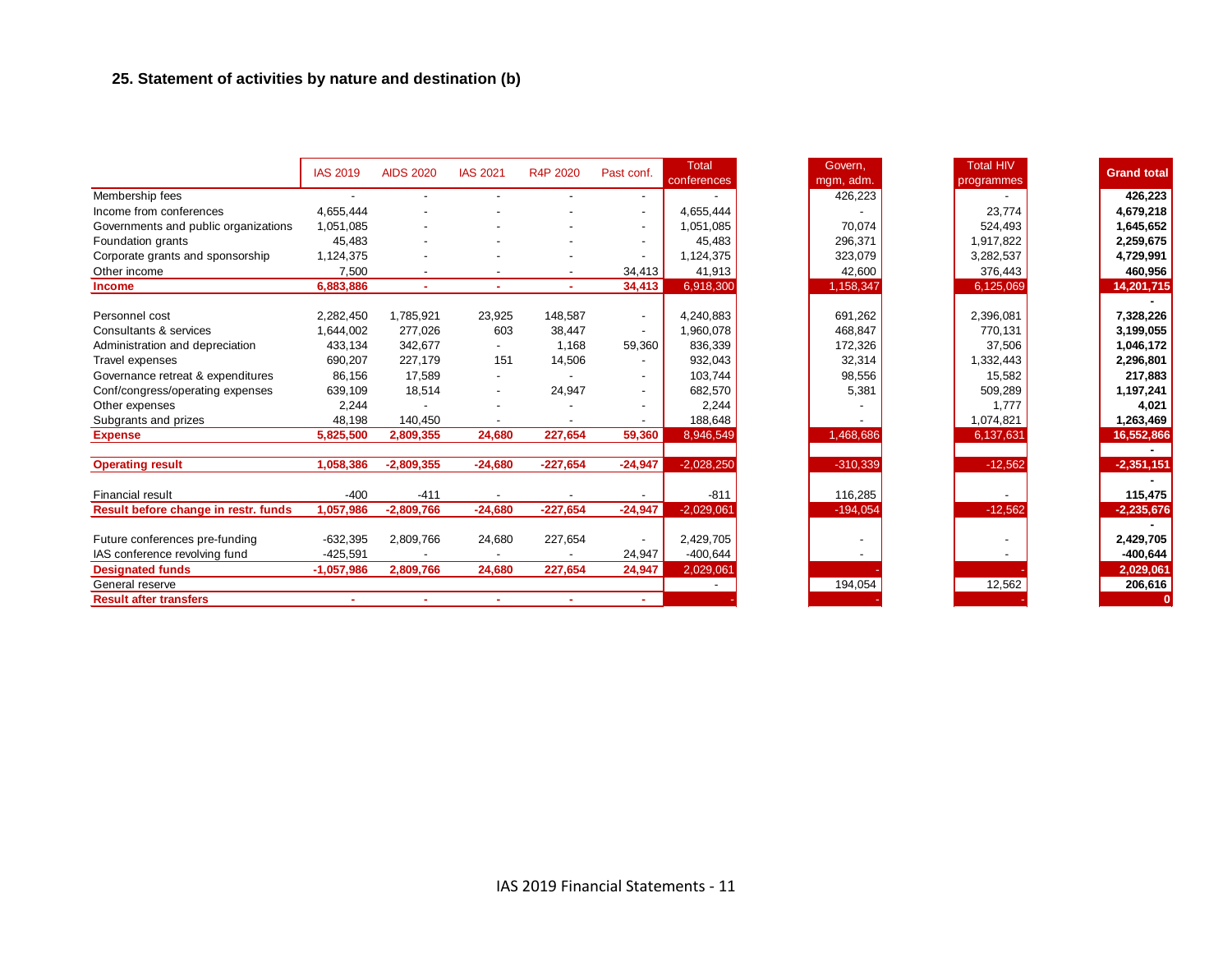

**10th IAS Conference on HIV Science, (IAS 2019) Mexico City, 21 - 24 July 2019**

Report of the Auditor to the Governing Council of the International AIDS Society on the Statement of Income and Expenditures

> KPMG SA *Geneva, 5 June 2020* Ref. PHP/CRI/lca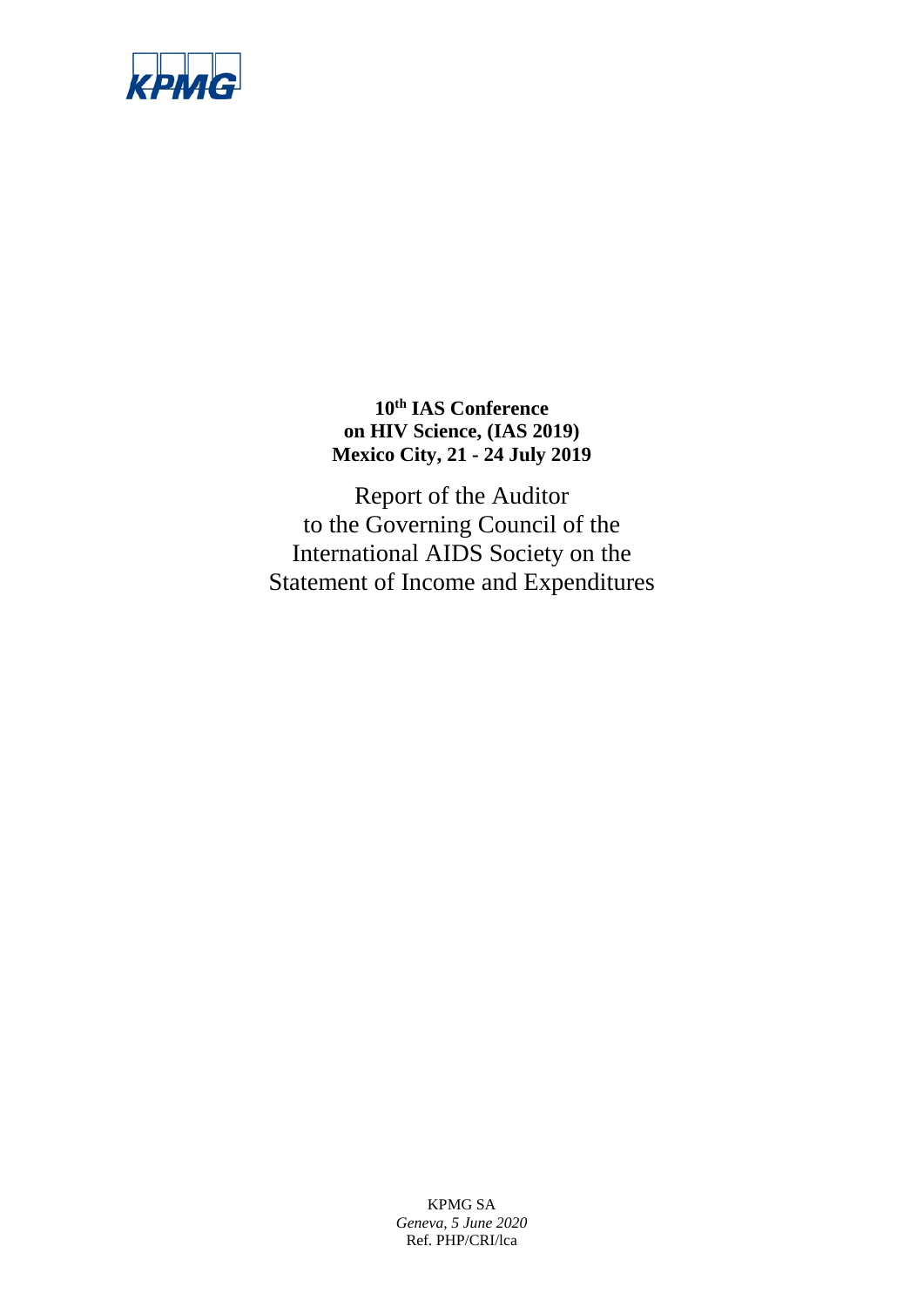

**KPMG SA Audit Western Switzerland** Esplanade de Pont-Rouge 6 PO Box 1571 T +41 58 249 25 15<br>CH-1212 Grand-Lancy CH-1211 Geneva 26 E infogeneva@kpmo

E infogeneva@kpmg.com kpmg.ch

Report of the Auditor to the Governing Council of the International AIDS Society

## **10th IAS Conference on HIV Science, (IAS 2019), Mexico City, 21 - 24 July 2019**

As auditor, we have been engaged to audit the accompanying statement of income and expenditures of the  $10<sup>th</sup>$  IAS Conference on HIV Science held in Mexico City, on 21 - 24 July 2019, which comprise of the final statement of income and expenditures and the explanatory notes.

#### *Management's Responsibility*

The Management is responsible for the preparation of the statement of income and expenditures in accordance with the requirements of Swiss law. This responsibility includes designing, implementing and maintaining an internal control system relevant to the preparation of statement of income and expenditures that are free from material misstatement, whether due to fraud or error. The Management is further responsible for selecting and applying appropriate accounting policies and making accounting estimates that are reasonable in the circumstances.

#### *Auditor's Responsibility*

Our responsibility is to express an opinion on this statement of income and expenditures based on our audit. We conducted our audit in accordance with Swiss law and Swiss Auditing Standards. Those standards require that we plan and perform the audit to obtain reasonable assurance whether the financial statements are free from material misstatement.

An audit involves performing procedures to obtain audit evidence about the amounts and disclosures in the statement of income and expenditures. The procedures selected depend on the auditor's judgment, including the assessment of the risks of material misstatement of the statement of income and expenditures, whether due to fraud or error. In making those risk assessments, the auditor considers the internal control system relevant to the entity's preparation of the statement of income and expenditures in order to design audit procedures that are appropriate in the circumstances, but not for the purpose of expressing an opinion on the effectiveness of the entity's internal control system. An audit also includes evaluating the appropriateness of the accounting policies used and the reasonableness of accounting estimates made, as well as evaluating the overall presentation of the statement of income and expenditures. We believe that the audit evidence we have obtained is sufficient and appropriate to provide a basis for our audit opinion.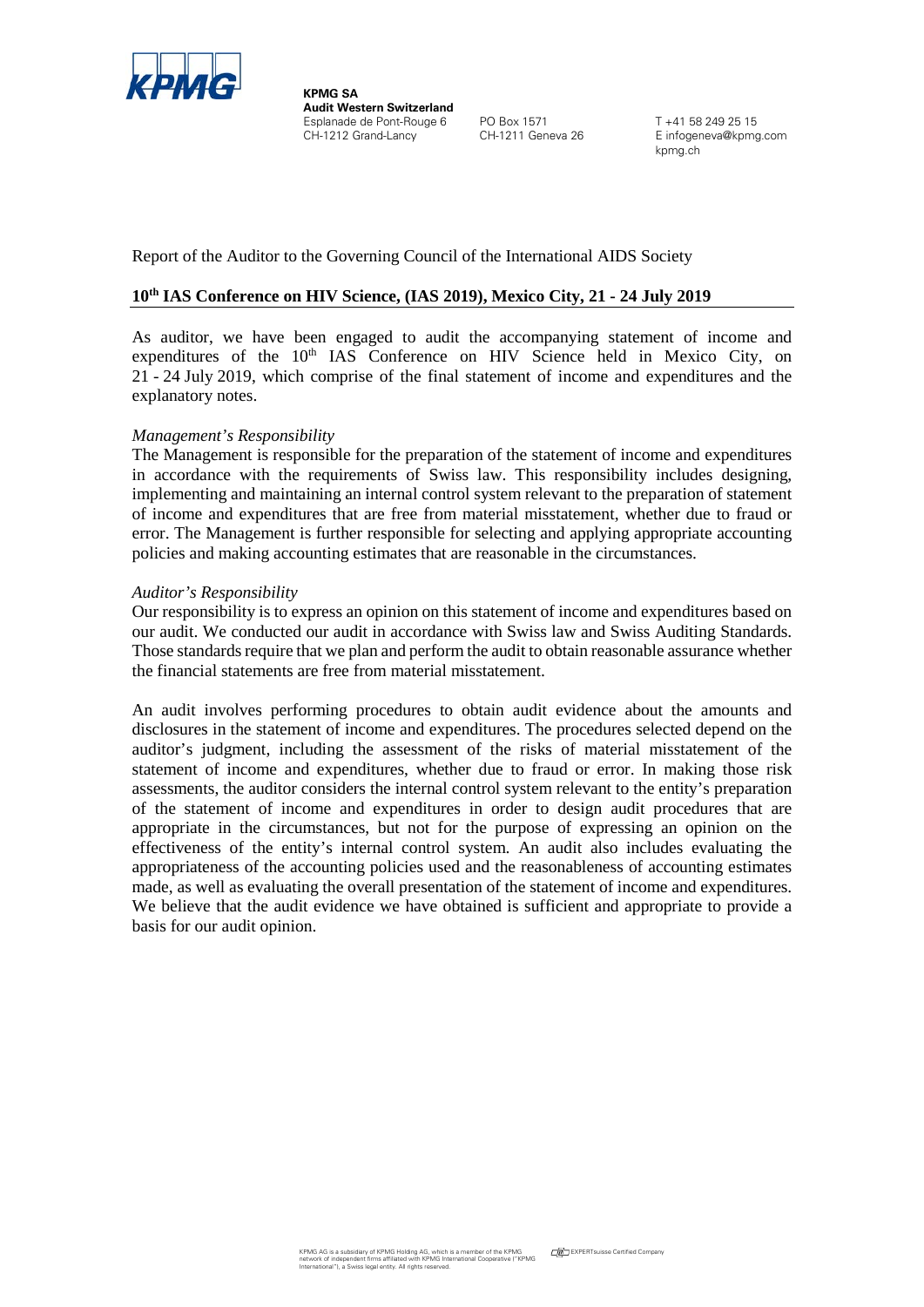

*10th IAS Conference on HIV Science, (IAS 2019) Mexico City, 21 - 24 July 2019 Report of the Auditor to the Governing Council of the International AIDS Society on the Statement of Income and Expenditures*

*Opinion*

In our opinion, the final statement of income and expenditures in relation with the  $10<sup>th</sup>$  IAS Conference held in Mexico City on 21 – 24 July 2019, complies with Swiss law, the association's bylaws and is in accordance with the accounting policies described in note 2 to the financial statements of the International AIDS Society for the year ended 31 December 2019.

KPMG SA

Pierre-Henri Pingeon Cédric Rigoli *Licensed Audit Expert Licensed Audit Expert Auditor in Charge*

Geneva, 5 June 2020

*Enclosure:*

- Final Statement of Income and Expenditures (income statement and explanatory notes)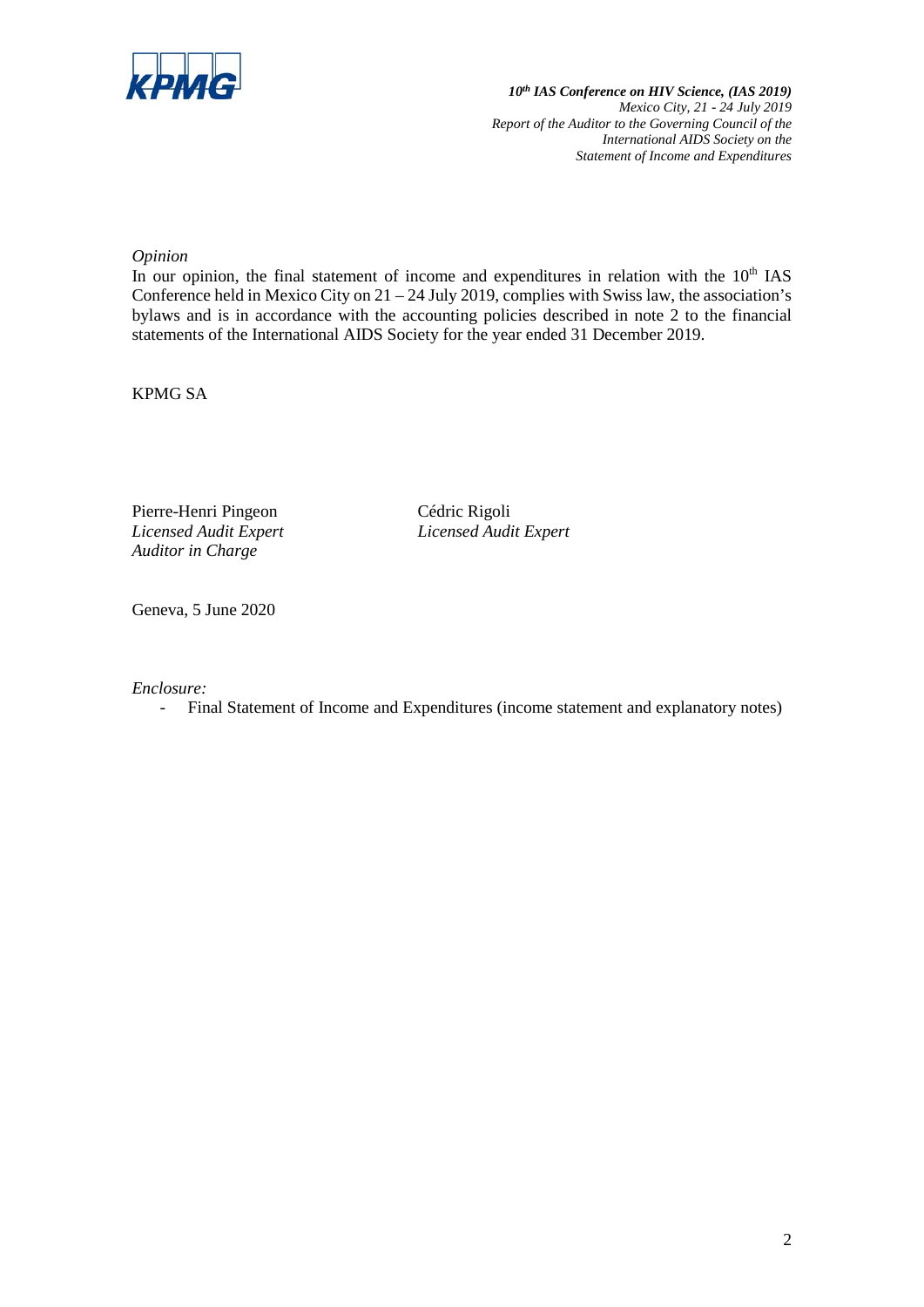

**10th IAS Conference on HIV Science (IAS 2019) 21-24 July 2019, Mexico City, Mexico**

Final Statement of Income & Expenditures *(Figures are stated in USD)*

| <b>Notes</b>   |                                             | <b>Approved</b><br><b>Budget</b> | <b>Actuals</b> |
|----------------|---------------------------------------------|----------------------------------|----------------|
|                | <b>Income</b>                               |                                  |                |
| $\mathbf{1}$   | SPONSORS AND DONORS                         | 2,204,175                        | 2,200,943      |
|                | <b>EXHIBITIONS &amp; SATELLITES</b>         | 1,543,634                        | 1,549,368      |
| $\overline{2}$ | <b>REGISTRATION FEES</b>                    | 3,000,700                        | 3,056,076      |
| 3              | <b>OTHER REVENUES</b>                       | 20,000                           | 77,500         |
|                | <b>TOTAL INCOME</b>                         | 6,768,509                        | 6,883,886      |
|                | <b>Expenditures</b>                         |                                  |                |
| $\overline{4}$ | <b>LOGISTICS</b>                            | 1,728,232                        | 1,697,674      |
|                | <b>EXHIBITIONS &amp; SATELLITES COSTS</b>   | 87,397                           | 85,468         |
| 5              | <b>SCHOLARSHIPS</b>                         | 348,037                          | 346,438        |
|                | <b>PROGRAMME</b>                            | 546,392                          | 587,998        |
|                | <b>AUDIO VISUAL</b>                         | 403,500                          | 410,380        |
| 6              | IAS CONFERENCE SECRETARIAT                  | 1,209,850                        | 1,120,285      |
|                | <b>ICT</b>                                  | 364,000                          | 352,306        |
|                | <b>COMMUNICATIONS</b>                       | 663,235                          | 714,312        |
|                | <b>EVALUATION</b>                           | 140,000                          | 133,135        |
|                | RESOURCE DEVELOPMENT                        | 289,000                          | 272,093        |
| $\overline{7}$ | <b>GOVERNANCE</b>                           | 157,591                          | 155,853        |
|                | <b>AUDIT &amp; FINANCE</b>                  | 356,500                          | 379,821        |
| 8              | VARIOUS FINANCIAL COSTS & CONTRIBUTIONS     | 203,000                          | 149,219        |
| 9              | START-UP COSTS                              | 55,000                           | 53,313         |
|                | <b>TOTAL EXPENDITURES</b>                   | 6,551,734                        | 6,458,295      |
|                |                                             |                                  |                |
| 10             | ALLOCATION TO IAS CONFERENCE REVOLVING FUND | 216,775                          | 425,591        |
|                | FINAL RESULT - SURPLUS / (DEFICIT)          | $\mathbf 0$                      | $\mathbf{o}$   |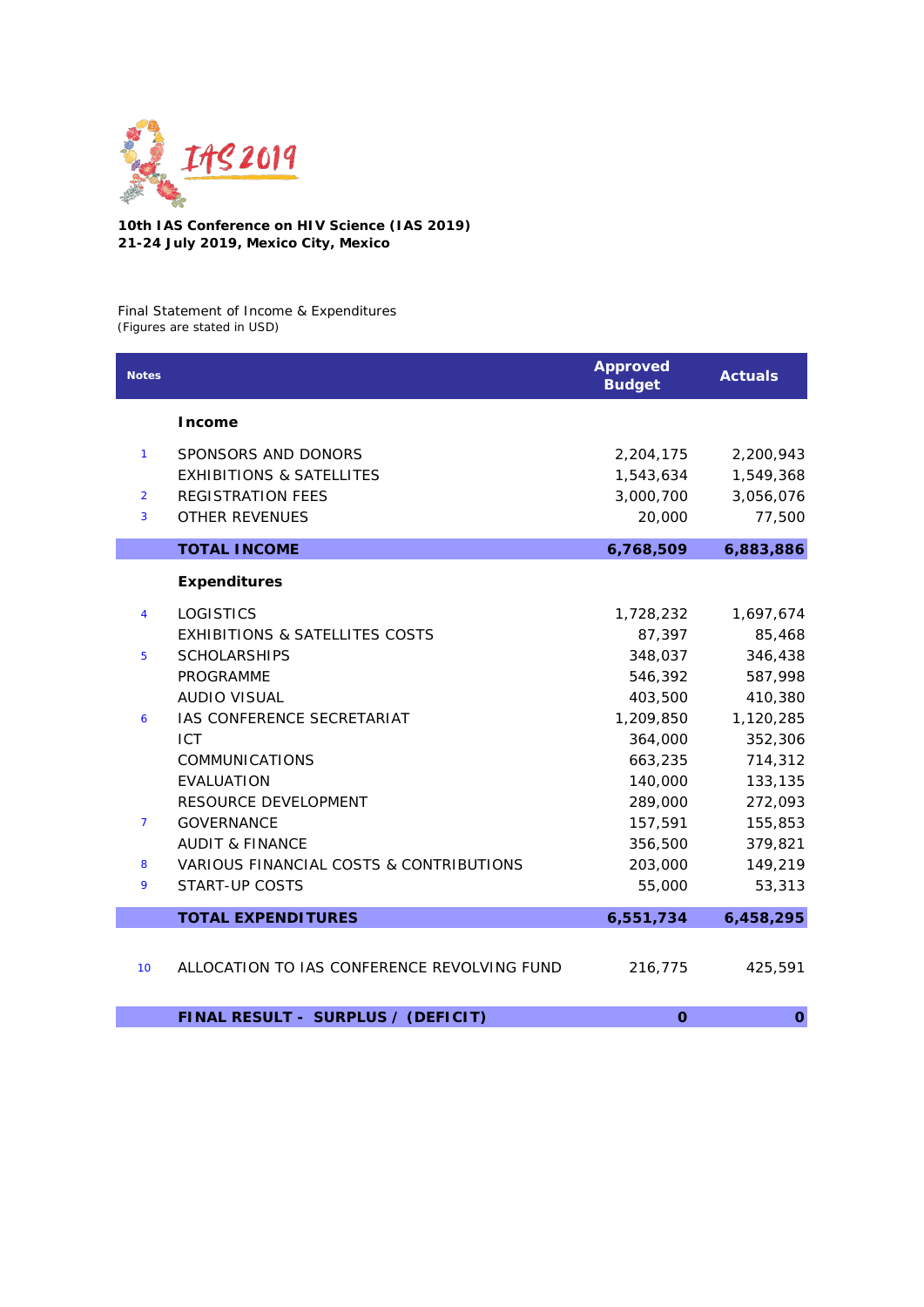

**10th IAS Conference on HIV Science (IAS 2019) 21-24 July 2019, Mexico City, Mexico**

#### **Explanatory notes to the final statement of income and expenditures**

#### **Basis of preparation**

This statement of income and expenditures was prepared in accordance with the accounting policies specified in the notes of the annual financial statements of the International AIDS Society (IAS). This statement is based on information available as of 31 March 2020.

The approved budget reflects the budget as voted by the IAS Governing Council on 9 December 2019.

#### **1 Donors & sponsors**

Main donors & sponsors for IAS 2019 includes:

#### **Donors**

Agence de recherche ANRS (France Recherche Nord & Sud Sida-HIV Hépatites) AIDS Vaccine Advocacy Coalition Canada – Global Affairs Canada U.S. National Institute of Allergy and Infectious Diseases U.S. National Institutes of Health (NIH) World Health Organization (WHO)

#### **Major Industry Sponsors**

Gilead Sciences Merck Sharp & Dohme ViiV Healthcare

#### **Corporate Sponsors**

Aurobindo Chevron Hetero Labs Janssen Sandoz Sysmex

*A full list can be obtained from the Conference Secretariat.*

#### **2 Registration fees**

The income from registration comes from registration fees and does not include IAS membership fees.

|                                                                             |       | <b>IAS 2019</b> |       | <b>IAS 2017</b> |
|-----------------------------------------------------------------------------|-------|-----------------|-------|-----------------|
| Paid registrations:                                                         |       |                 |       |                 |
| Fully paying delegates:                                                     |       | 3.455           |       | 4.366           |
| - High-income countries delegates                                           | 1.965 |                 | 2.843 |                 |
| - Low- and middle-income countries delegates                                | 1.490 |                 | 1.523 |                 |
| Day passes                                                                  |       | 450             |       | 51              |
| Students & youth                                                            |       | 406             |       | 600             |
| Exhibitors                                                                  |       | 266             |       | 54              |
| Accompanying persons and children                                           |       | 63              |       | 156             |
| Total number of paid registrations:                                         |       | 4.640           |       | 5.227           |
| Non-paid registrations:                                                     |       |                 |       |                 |
| Media                                                                       |       | 273             |       | 306             |
| Free registrations (including scholarship recipients, volunteers and staff) |       | 1.041           |       | 2.295           |
| Total number of participants:                                               |       | 5,954           |       | 7,828           |

#### **3 Other revenues**

Other sources of revenue include hotel commission.